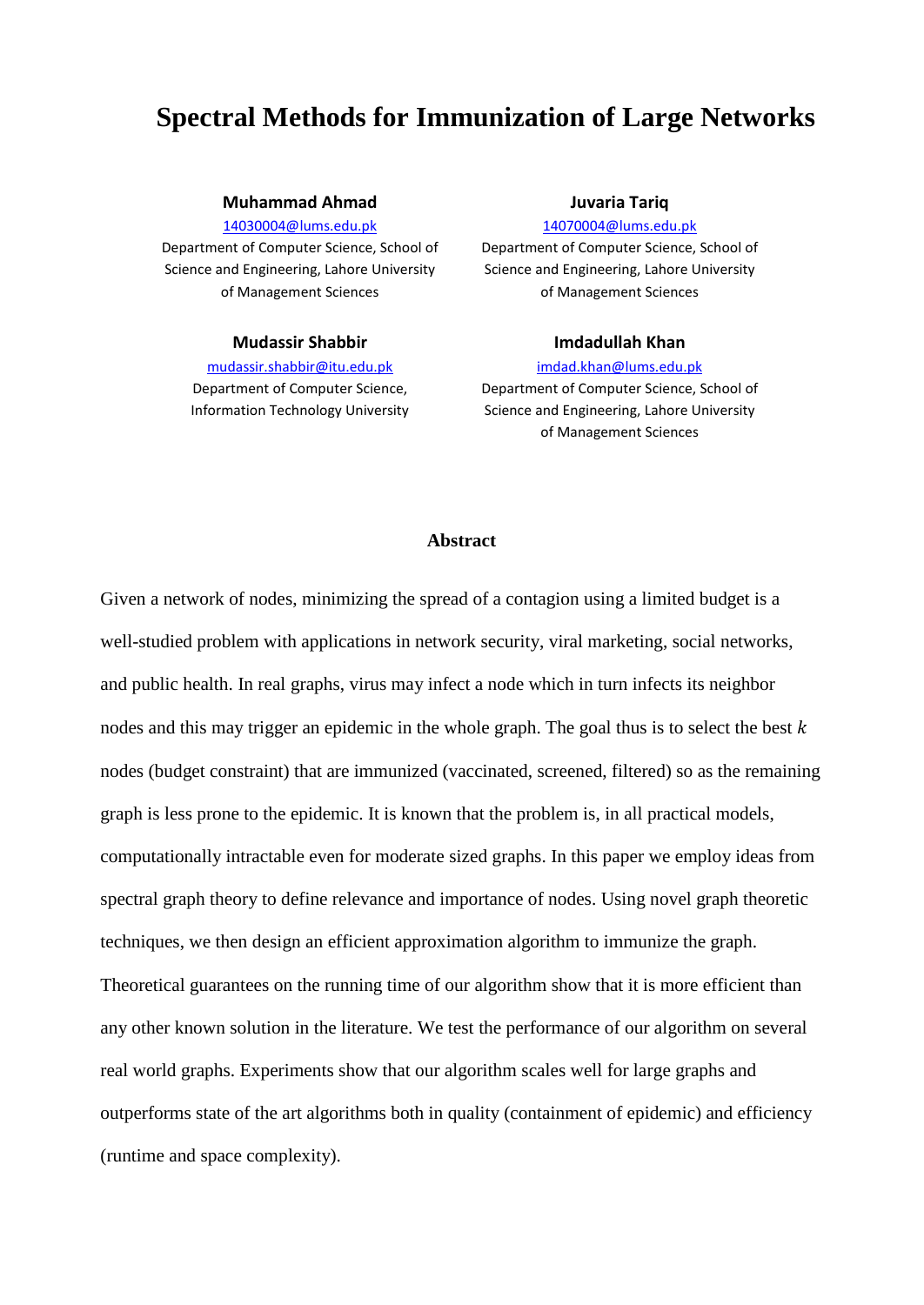### **1 Introduction**

Consider a *large* network of hospitals distributed, geographically, over a region. Due to presence of an active pathogen, there is a danger of pandemic in the region. We assume that pathogen can easily travel between *linked* hospitals. We are concerned with keeping the maximum of the hospital network clean of pandemic. Based on their geographic vicinity (or some other criteria), it is known for every pair of hospitals  $X, Y$  whether contamination at  $X$  forebodes certain contamination at Y. If this is true about some pair of hospitals  $X, Y$ , we call X and Y as linked  $(i.e. X and Y is an edge in the network graph).$ 

Now a team of scientists have developed a vaccine for the pathogen. Unfortunately, due to cost or production constraints the vaccine is only available in limited quantity and only a small fraction of hospitals can receive it. It is assumed that once a hospital receives the vaccine it cannot be contaminated nor can it contaminate any other hospital. Given the scarcity of the vaccine resource it is a very serious question to ask whether a given hospital should or should not receive the vaccine so as to minimize the overall spread of the pathogen in the region. This question, in essence, is the topic of this work, which appears in various other scenarios. An efficient solution to this problem can be applied to diverse array of high-impact applications in public health. It will also be an important tool in cyber-security solutions. Finding important players in social networks is a fundamental problem in viral marketing, online advertisement and social networks monitoring. In its essence, the problem of finding important nodes in a network can be reduced to the main problem of this paper.

This is known, in the literature, as the *Network Immunization Problem*. The problem is studied in terms of graphs where each node represents a hospital (or any other resource-hungry entity) and an edge between a pair of nodes represents the *link* between the pair of hospitals. We use the *Susceptible*−*Infected*−*Susceptible (SIS)* model of infection spread in the network that is detailed in section 3. As in (Chen 2016), we formulate the problem as follows.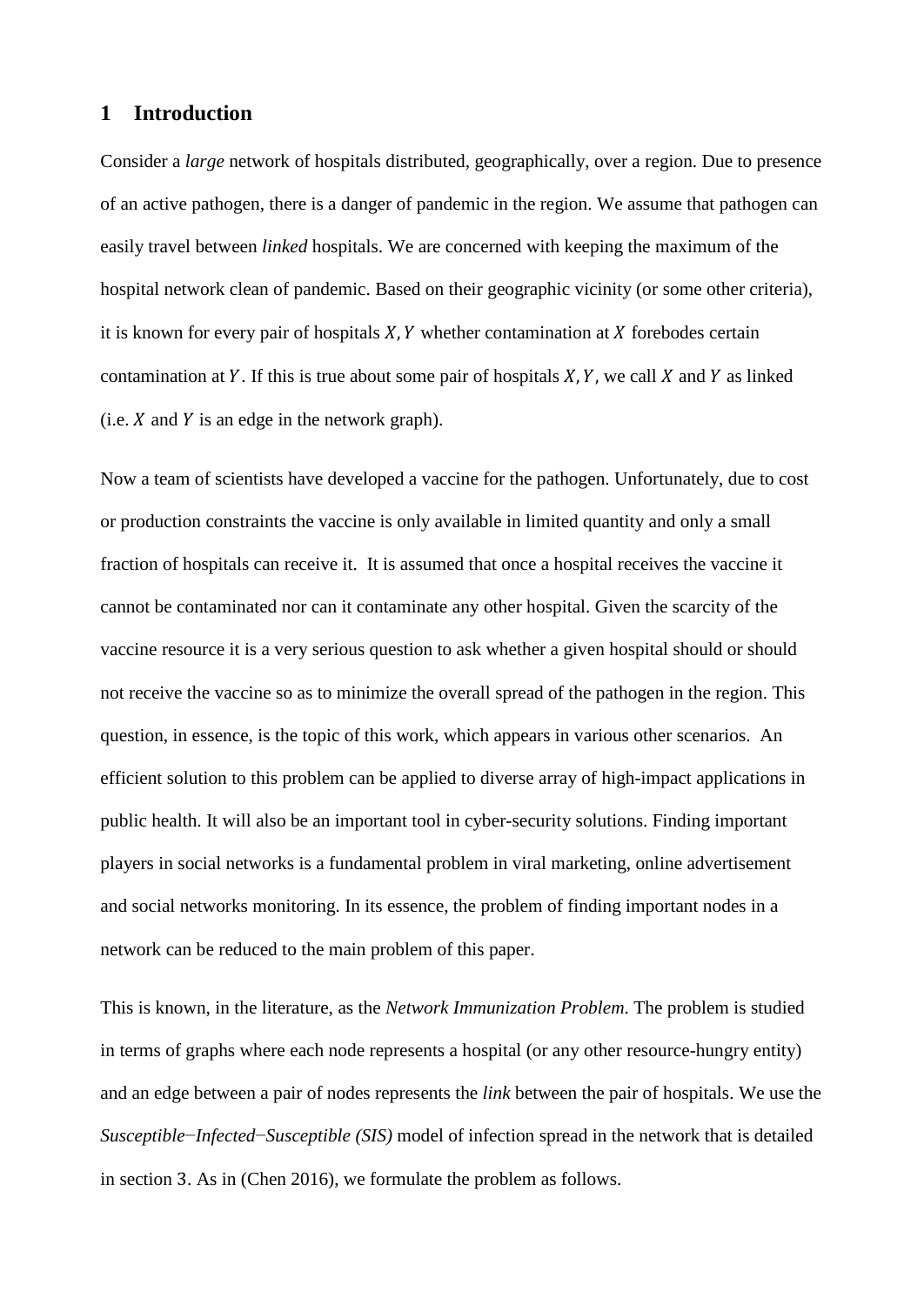*Problem 1. Given a simple undirected graph*  $G = (V, E)$  *and an integer k find a set S of k nodes such that if we "immunize" , renders least "vulnerable" to an attack over all choices of .*

Clearly, the problem is ill-defined, unless a precise and quantifiable definition of the *vulnerability* of a network is provided. To this end, it turns out that the largest eigenvalue of the adjacency matrix of the graph is a good measure of vulnerability of the graph (Chakrabarti 2008).

### **1.1 Problem Formulation and solution approach**

For a simple undirected graph  $G = (V, E)$  with  $|V| = n$  and  $|E| = m$ , the adjacency matrix  $A_G$ (or just A whenever the graph G is clear from the context) is an  $n \times n$  binary matrix with columns and rows representing the vertices of  $G$  and cell entries representing the edges i.e.  $A_G(i, j) = 1$  if and only if there is an edge from vertex *i* to vertex *j*. Eigen spectrum,  $\{\lambda_i\}_{i=1}^n$ , of adjacency and Laplacian matrices has been studied a lot for certain graph properties (Chung 1997).

Of particular interest to us is the largest eigenvalue (denoted by  $\lambda_1(A)$  or  $\lambda_1(G)$  or  $\lambda_1$  when G is obvious from the context) of the adjacency matrix also referred to as the first eigenvalue in literature. Epidemic threshold is an intrinsic property of a network. It is well known in the epidemiology literature that if the "virus strength" is more than the network's epidemic threshold, then an outbreak will occur. The epidemic threshold of an undirected graph G is directly proportional to  $\lambda_1(G)$  (Chakrabarti 2008). For this reason in the epidemiology community, the largest eigenvalue of graphs is used to study mathematical models of diseases spreads and outbreaks (Ganesh 2005). In general  $\lambda_1$  is related to the global connectivity of a graph. For example we know that

$$
\Delta \geq \lambda_1 \geq d_{avg}
$$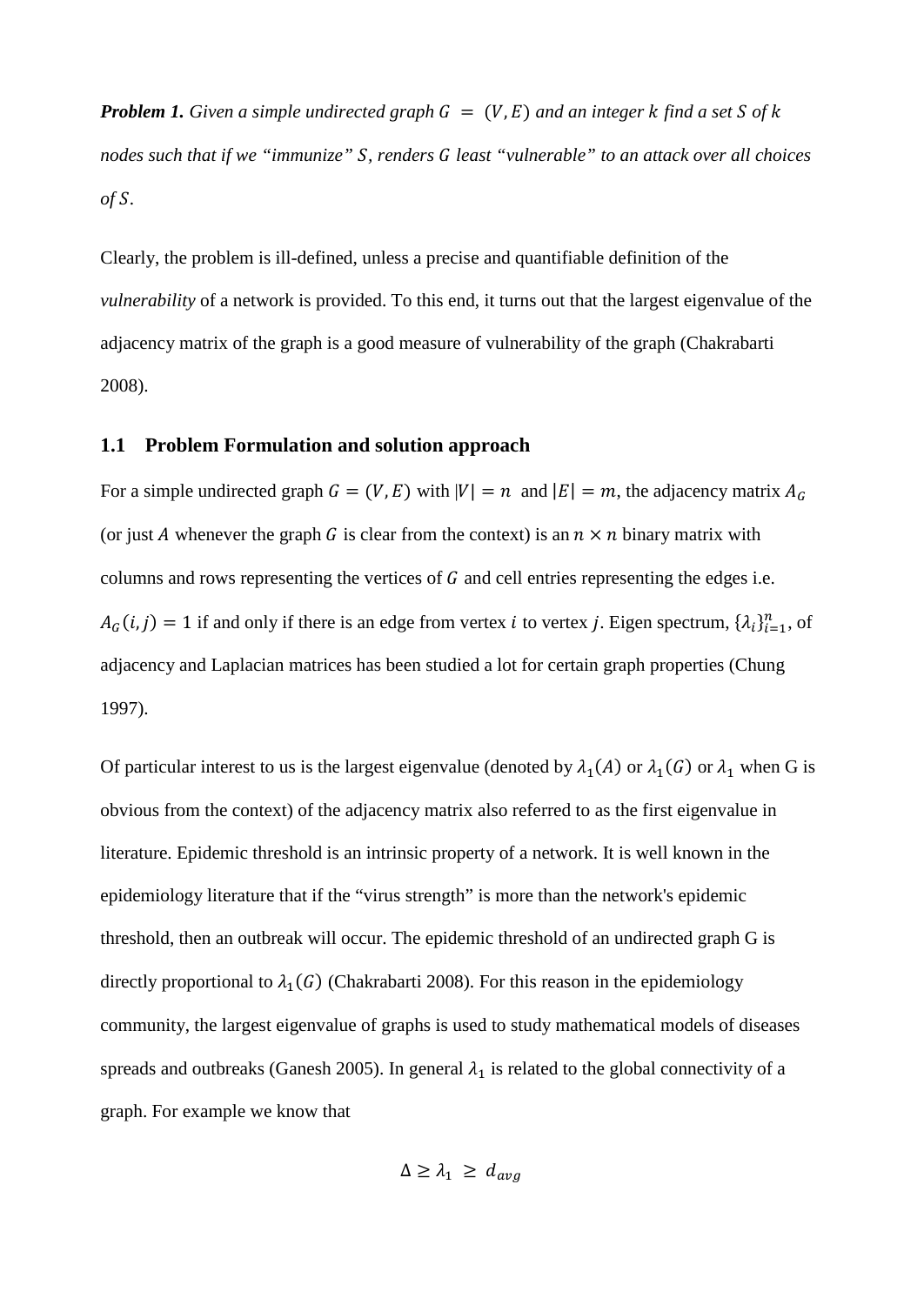where  $\Delta$  and  $d_{avg}$  are the maximum and average degrees in the graph, respectively (West 2001). In the context of the discussion above it seems only logical to delete/immunize the vertices in  $G$  such that the remaining graph has minimum possible largest eigenvalue.

Let  $G = (V, E)$  be a graph and let A be it's adjacency matrix. For a subset of vertices  $S \subseteq V$ , we denote by  $G_{-S}$  the subgraph induced on vertices in  $V \setminus S$ . Similarly, for  $S \subseteq V$ , we define  $A_{-S}$  to be the submatrix of A obtained by deleting rows and columns in A at corresponding indices in S. By definition of induced subgraph, it is clear that  $A_{-S}$  is the adjacency matrix of  $G_{-S}$ . We will denote by  $G_S$  the subgraph of G induced by vertices in S and  $A_S$  denotes the adjacency matrix of  $G_s$ . The precise formulation of the above problem is given as follows:

*Problem 2. Given a simple undirected graph*  $G = (V, E)$  *find a set S of k vertices so that*  $\lambda_1$  (A<sub>-S</sub>) is the minimum possible over all choices of  $S \subseteq V$ .

Since  $\lambda_1(G)$  can be computed in  $O(m)$  time (Chen 2016), the natural algorithm to find the optimal set S takes time  $O\left(\binom{n}{k}m\right)$ , which is exponential in k. Indeed Lemma 1 asserts that the general the problem is intractable (see Section 2 for a proof).

### *Lemma 1. Problem 2 is NP-Hard.*

In this work we propose a novel algorithm to approximately solve Problem 2. Our algorithm is quite intuitive, promises a better approximation compared to known approaches, and is easy to implement. We propose a combinatorial formulation of the problem in which we construct a subset of vertices based on a defined shield value. Our shield value measures the contribution of the vertices towards the largest eigenvalue of the graph. Definition of our shield value uses basic theoretical tools from spectral graph theory and relies on simple combinatorial interpretation of largest eigenvalue. Removing vertices with high shield values would yield optimal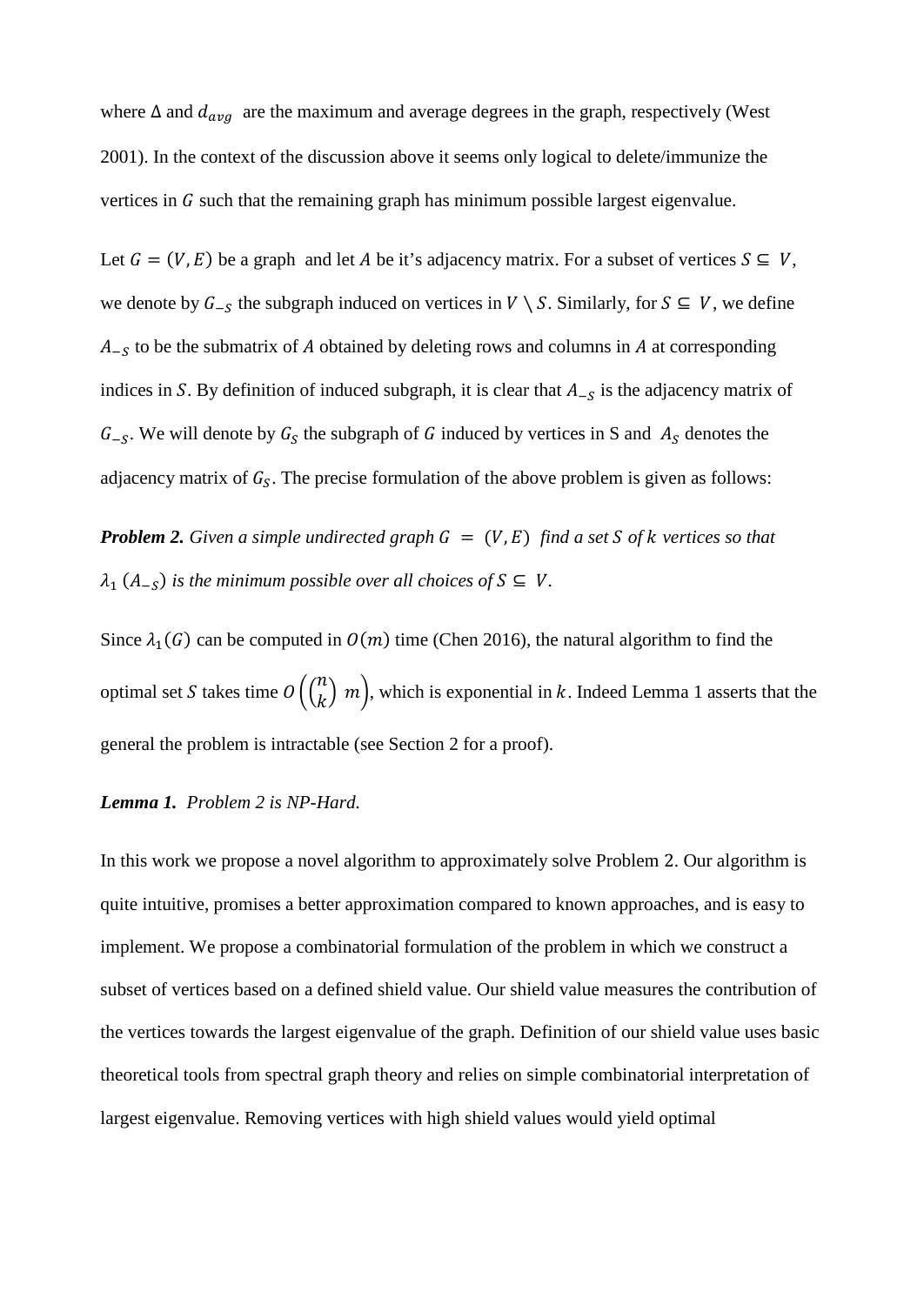immunization results. We provide an efficient approximation algorithm to estimate the shield values of vertices.

We provide detailed analysis of running time and space complexity of our algorithm. We also empirically evaluate our algorithm on several real world data sets. The results show that our algorithm achieves much better immunization performance compared to previously known solutions. Moreover, ideas developed in this work are general and can have many other potential applications. Indeed this method has been successfully used for estimating the *spectral radius* of large graphs (Abbas 2017).

Rest of the paper is organized as follows. In Section 2 we provide a detailed background to Problem 2 and discuss its computational intractability and approaches to approximate it. An extensive literature review of the immunization problem is provided in Section 3. We propose our algorithm in Section 4 along with its approximation guarantees and complexity analysis. Section 5 contains results of experimentation on real world graphs. This section also provides comparison of performance of our algorithm with other known algorithms. Afterwards we conclude with a discussion on future directions. A preliminary version of this paper has already been appeared in (Ahmad 2016).

## **2 Background**

As argued earlier, the brute-force solution, that checks the eigendrop achieved by each possible subset of size *k* and selects the subset achieving the largest eigendrop, has runtime  $O\left(\binom{n}{k}m\right)$ , where  $m$  is the number of edges in the graph. This running time is exponential in size of input  $(k)$ . We prove that the problem under consideration is NP-Hard.

*Proof of lemma 1:* A simple reduction from Minimum Vertex Cover Problem goes as follows: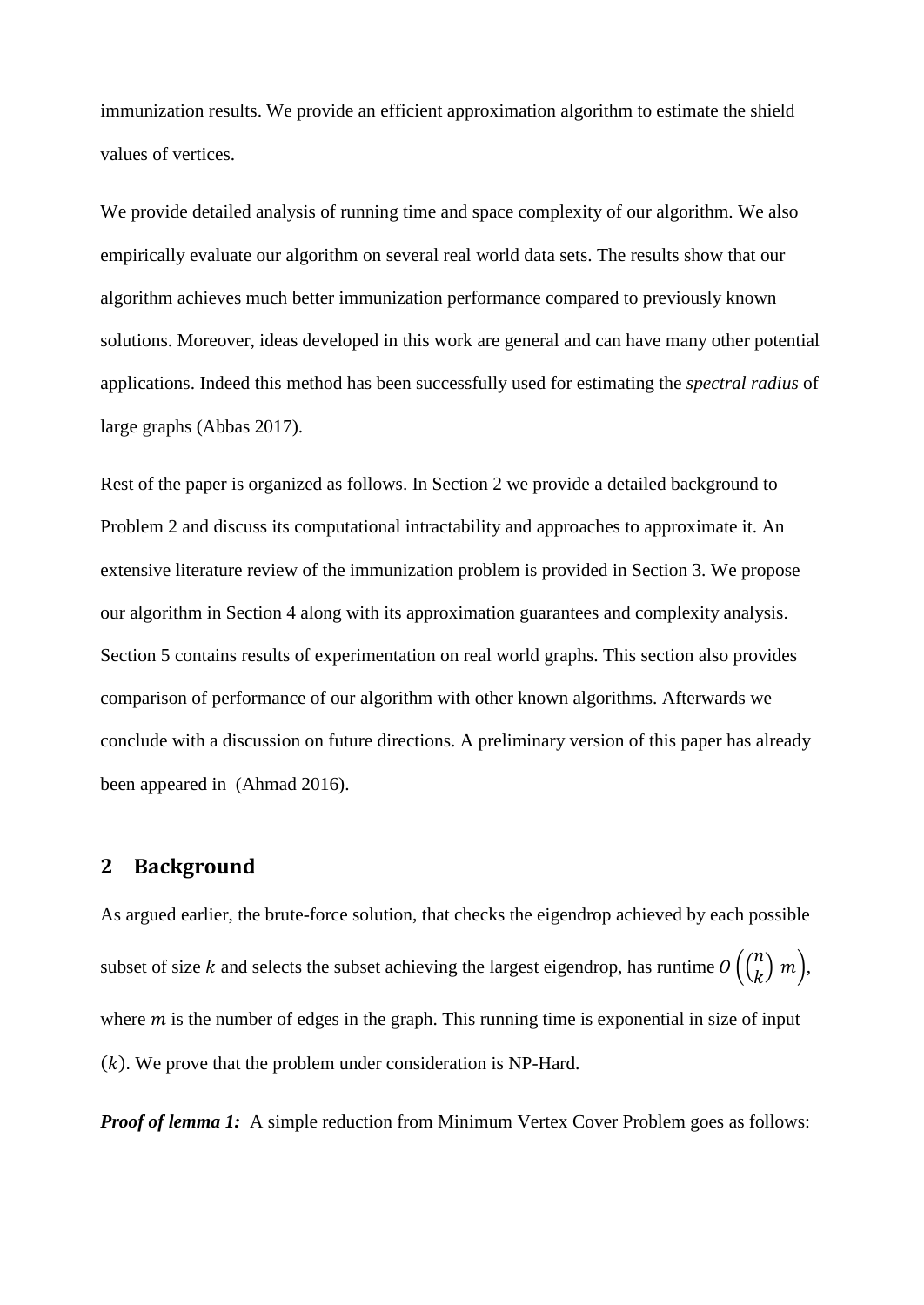If there exist  $k$  vertices that cover all the edges in the graph, then from the following fact, deleting those vertices will imply that  $\lambda_1(A_{-S}) = 0$ .

*Fact 1.Empty graph (graph with no edges) on vertices has eigenvalue zero with multiplicity .*

Conversely if there exists a k-set S of vertices such that  $\lambda_1$  ( $A_{-S}$ ) = 0, then S must be a vertex cover; since otherwise it contradicts the following implication of the Perron-Frobenius theorem.

*Fact 2.* (Serre 2002) *Deleting any edge from a simple connected graph G strictly decreases the largest eigenvalue of the corresponding adjacency matrix.*

For a reduction from Max Independent Set problem that doesn't use Perron-Frobenius theorem see appendix of (Chen 2016). Although Problem 2 is NP-Hard, the following greedy algorithm guarantees a  $\left(1 - \frac{1}{e}\right)$ -approximation to the optimal solution to Problem 2.

Approximation guarantee of GREEDY-1 follows from Theorem 1.

### Algorithm  $1:$  GREEDY-1  $(G, k)$

 $S \leftarrow \emptyset$ 

while  $|S| < k$ 

$$
v \leftarrow \underset{v \in V \setminus S}{argmax} \left( \lambda_1(A_{-S \cup \{v\}}) \right)
$$

$$
S \leftarrow S \cup \{v\}
$$

$$
return S
$$

*Theorem 1.* (Nemhauser 1978) *Let be a non-negative, monotone and sub-modular function,*  : 2<sup>Ω</sup> → ℝ*. Suppose is an algorithm, that choose a elements set by adding an element at each step such that*  $u = arg max_{x \in \Omega \setminus S} f(S \cup \{x\})$  *. Then A is a*  $\left(1 - \frac{1}{e}\right)$ -approximate *algorithm.*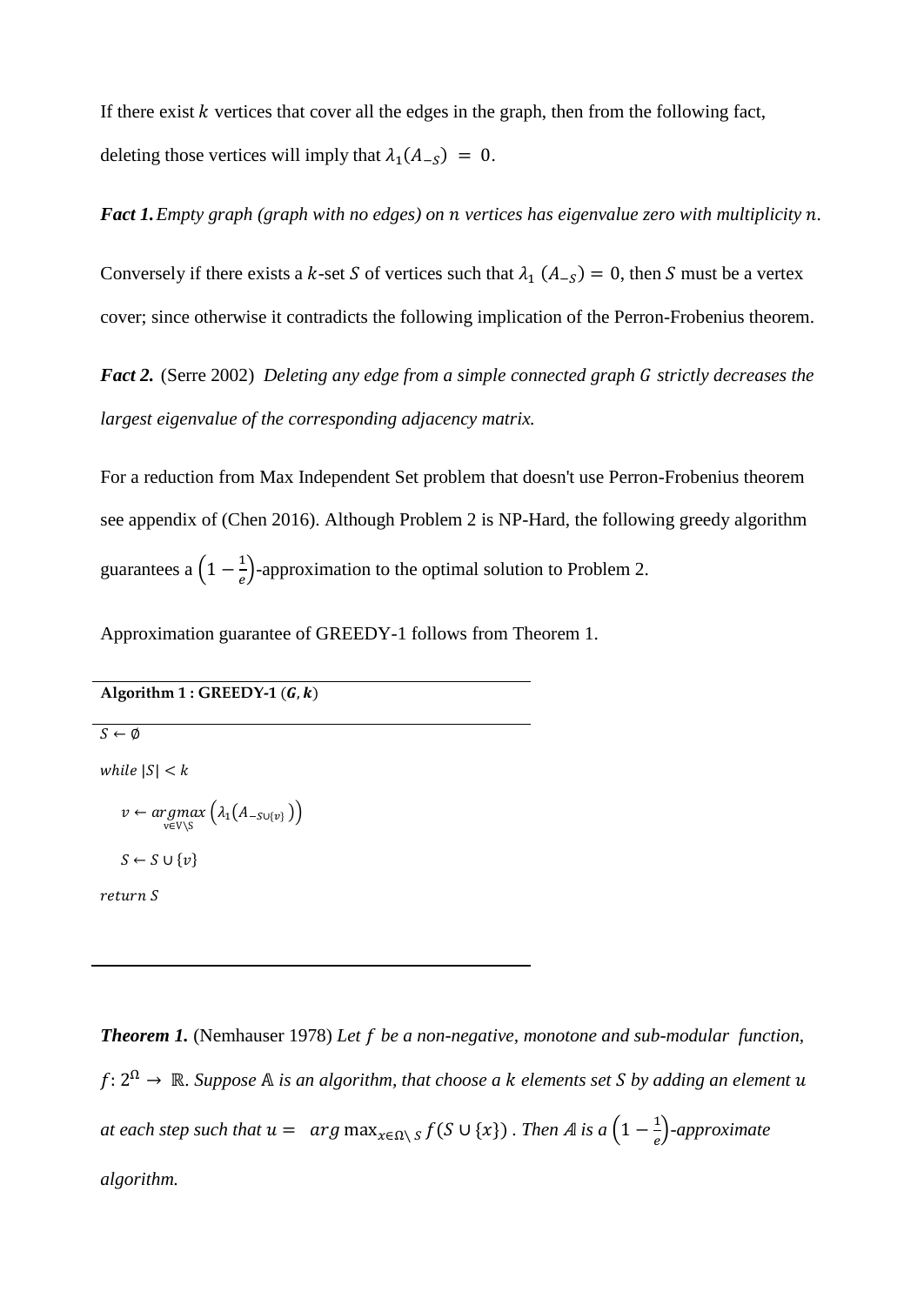In (Chen 2016) each subset was assigned a score, called *shield-value* that was meant to approximate eigendrop achieved by that set. For a set S of size k, shield value,  $Sv(S)$  can be computed in  $O(k^2)$  when the eigenvector corresponding to largest eigenvalue is known. Hence, the straightforward method of finding the set with largest shield value takes  $O\left(\binom{n}{k} k^2\right)$  time. Using the fact that the objective function based on shield value is sub-modular, (Chen 2016) gave a greedy algorithm with runtime  $O(nk^2 + m)$ . By Theorem 1 their algorithm guarantees a  $\left(1 - \frac{1}{e}\right)$ -approximation to the optimal shield value.

## **3 Related Work**

While the focus of this paper is to target node immunization problem using spectral graph theoretic techniques, there is vast amount of literature on this problem with approaches from diverse areas of the subject. Initially in 2003 Brieseneister, Lincoln and Porras (Briesemeister 2003) studied the propagation styles of viruses in communication networks. Along with this, the effects of graph topology in the spread of an epidemic are described in (Ganesh 2005) and the conditions under which an epidemic will eventually die out are discussed. Similarly Chakrabarti et. al in (Chakrabarti 2008) devise a nonlinear dynamical system (NLDS) to model virus propagation in communication networks. They use the idea of *birth rate*  $\beta$ , *death rate*  $\delta$ , and *epidemic threshold*  $\tau$ , for a virus attack where birth rate is the rate with which infection propagates, death rate is the node curing rate and epidemic threshold is a value such that if  $\frac{\beta}{\delta} < \tau$ , infection will die out quickly else if  $\beta/\delta > \tau$  infection will survive and will result in an epidemic. Virus propagation is studied in both directed and undirected graphs. For undirected graphs, they prove that epidemic threshold  $\tau$  equals  $1/\lambda$ , where  $\lambda$  is the largest eigenvalue of the graph. Thus for a given undirected graph, if  $\beta/\delta > 1/\lambda$ , then the epidemic will die out eventually. But none of these specifically discuss the graph immunization problem.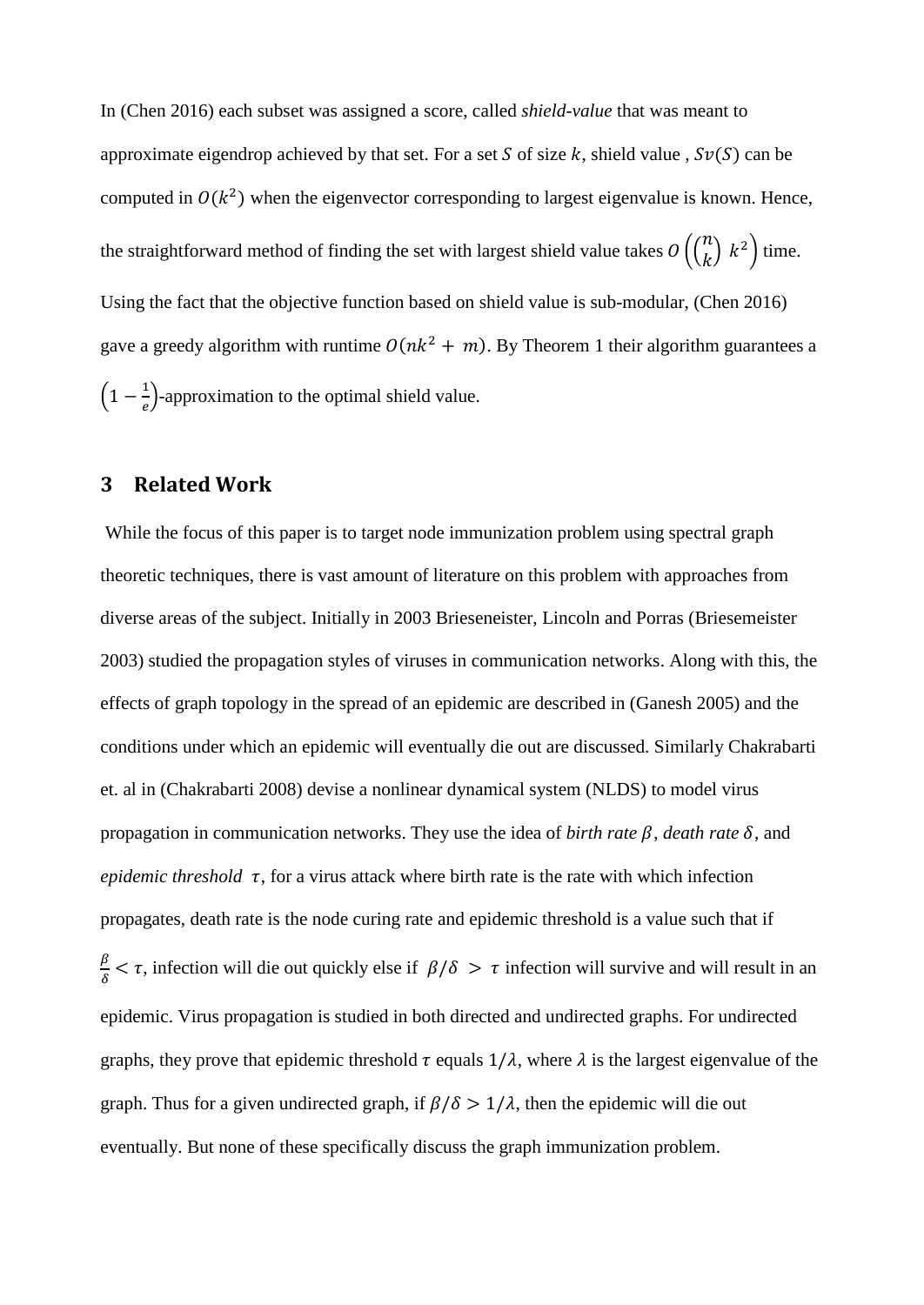Afterwards the problem is studied using the edge manipulation scheme. In (Kuhlman 2013) dynamical systems are used to delete appropriate edges to minimize contagion spread. While Tong et al. in (Tong 2012) remove  $k$  edges from the graph in a manner that eigendrop (difference in largest eigenvalues of original and resultant graphs) is maximized. For this edges are selected on the basis of left and right eigenvectors of leading eigenvalue of the graph such that for each edge  $e_r$ ,  $score(e_r)$  is the dot product of the left and right eigenvectors of leading eigenvalue of the adjacency matrix of A.

Graph vulnerability is defined as measure of how much a graph is likely to be affected by a virus attack. As in (Tong 2012), the largest eigenvalue is selected as a measure of graph vulnerability, in (Chen 2016) they also use largest eigenvalue for the purpose but instead of removing edges, nodes are deleted to maximize the eigendrop. Undirected, unweighted graphs are considered and nodes are selected by an approximation scheme using the eigenvector corresponding to largest eigenvalue which cause the maximum drop.

Zhang et al. and Song et al. adapt the non-preemptive strategy i.e. selection of nodes for immunization is done after the virus starts propagating across the graph. For this they use discrete time model to obtain additional information of infected and healthy nodes at each time stamp. In (Song 2015) directed and weighted graphs are used in which weights represent the probability of a healthy node being infected by its neighbors and node selection is done on the basis of these probabilities. Then results are evaluated on the basis of save ratio (SR) which is the ratio between the number of infected nodes when  $k$  nodes are immunized over the number of infected nodes when no node is immunized. (Zhang 2014a) and (Zhang 2014b) consider undirected graphs and incorporates dominator trees for selecting nodes. Results are evaluated in terms of expected number of remaining infected nodes in the graph after the process of immunization.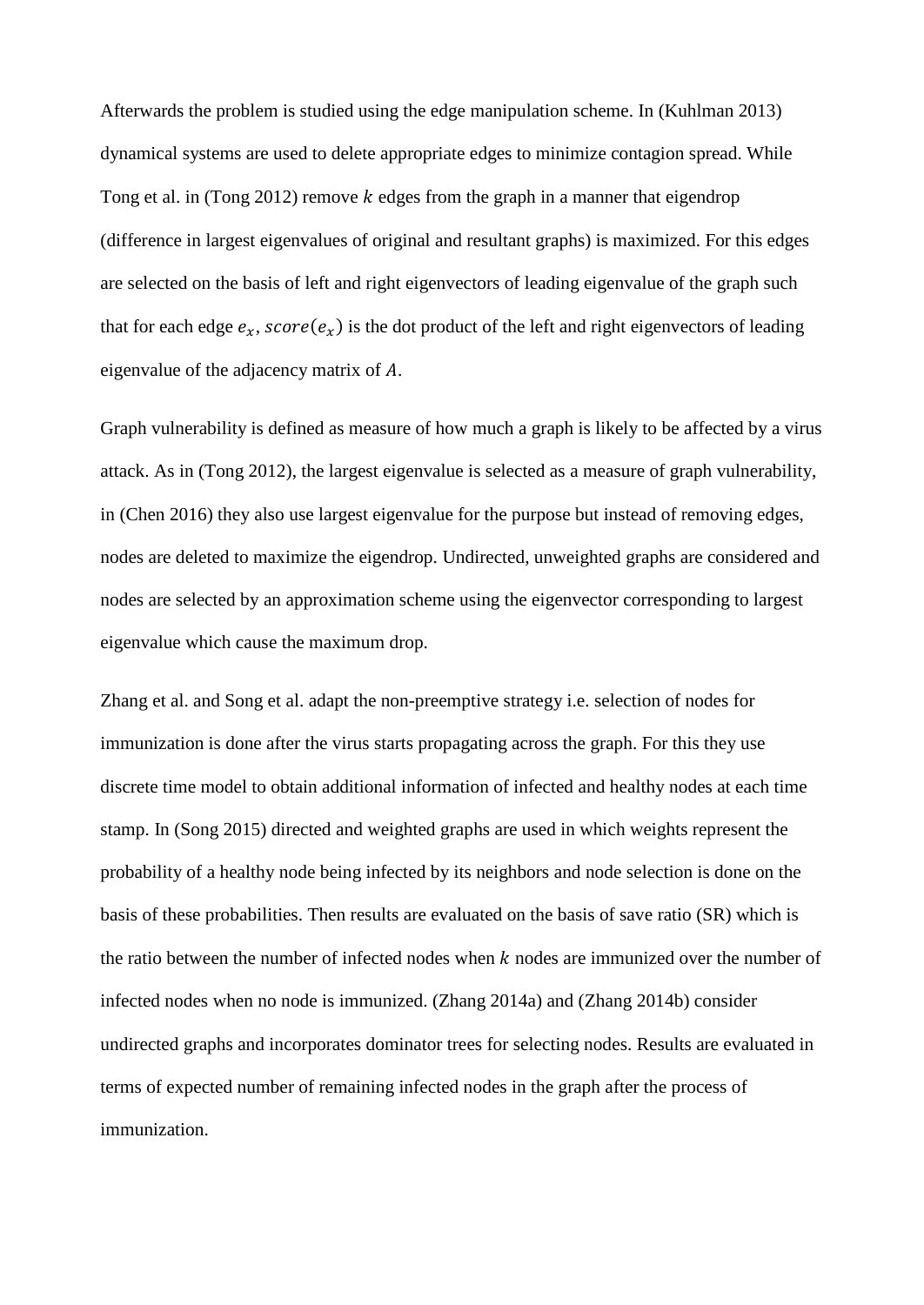In filter placement (Erdös 2012), those nodes are identified which are cause of maximum information multiplicity. Moreover some reverse engineering techniques are also used for similar problems. Prakash et al. (Prakash 2012) study the graphs in which virus has already spread for some time and they point out those nodes from where the spread started. From this they find out the likelihood of other nodes being affected.

Another direction to look at the problem is to consider graphs in which some nodes are already infected and these nodes can spread virus among other reachable nodes or graphs in which all nodes are contaminated and the goal is to decontaminate the graph by using some agent nodes which traverse along the edges of the graph and clean the nodes. The problem is usually referred to as decontamination of graph or graph searching problem. Different models are studied to solve the problem and most of them assume the monotonicity in decontamination i.e. once a node is decontaminated then it cannot get contaminated again (Bienstock 1991), (Flocchini 2008), (Flocchini 2007), (Fraigniaud 2008). But non-monotonic strategies are also studied (Daadaa 2016).

Other work that is related to node immunization is the selection of most influential nodes in a given network to maximize the diffusion of new information in a network. Kempe et al. provided the provably efficient approximation algorithm for the problem (Kempe 2003). Seeman and Singer (Seeman 2013) use stochastic optimization models to maximize the information diffusion in social networks. Influence maximization problem is slightly different from immunization problem as in influence maximization problem the goal is to select nodes for seeding which will maximize the spread on new idea while in node immunization problem goal is to select nodes which will help in minimal spread of virus.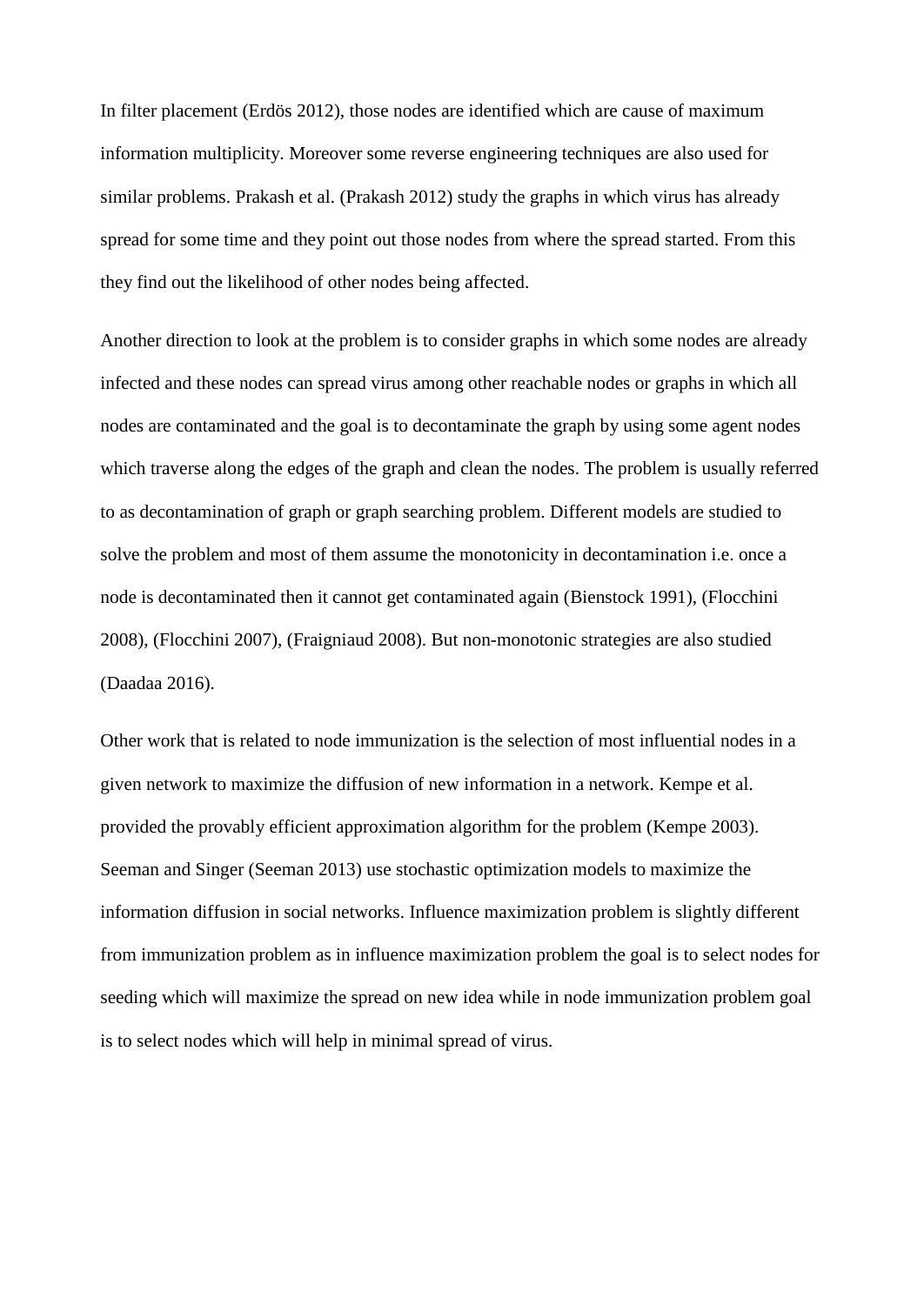## **4 Our Proposed Algorithm**

In (Chen 2016) they defined shield value that was an approximation to the eigendrop. We define our shield value to be the eigendrop and approximate the eigenvalue computation instead. We achieve better theoretical guarantees with our shield value definition. Furthermore, it is easy and computationally efficient to approximate our shield value.

### **4.1 Our shield value and its justification**

We use the following well known facts from linear algebra and graph theory. Given an  $n \times n$ matrix A, let trace of A be denoted by  $tr(A)$ ,

*Fact 3.*[c.f. (Strang 1976)]

$$
tr(A) = \sum_{i=1}^{n} a_{ii} = \sum_{i=1}^{n} \lambda_i(A)
$$

*Fact* 4. [c.f. (West 2001) p. 455 ]

$$
tr(A^p) = \sum_{i=1}^n \lambda_i(A^p) = \sum_{i=1}^n \lambda_i(A)^p
$$

Clearly, for even powers p,  $tr(A^p)$  is an upper bound on  $\lambda_1^p$  and as p grows  $tr(A^p)$  approaches  $\lambda_{max}^p(A)$  where  $\lambda_{max} = \max\{|\lambda_i(A)|\}$ . We therefore, try to remove a set S of k vertices from the graph such that  $tr((A_{-S})^p)$  is minimized. The goodness of a set S in this setting is defined as

$$
f_p(S) = tr((A_{-S})^p) \tag{1}
$$

Define

$$
g_p(S) = tr(A^p) - tr((A_{-S})^p)
$$
\n<sup>(2)</sup>

Note that minimizing  $f_p(S)$  is same as maximizing  $g_p(S)$ .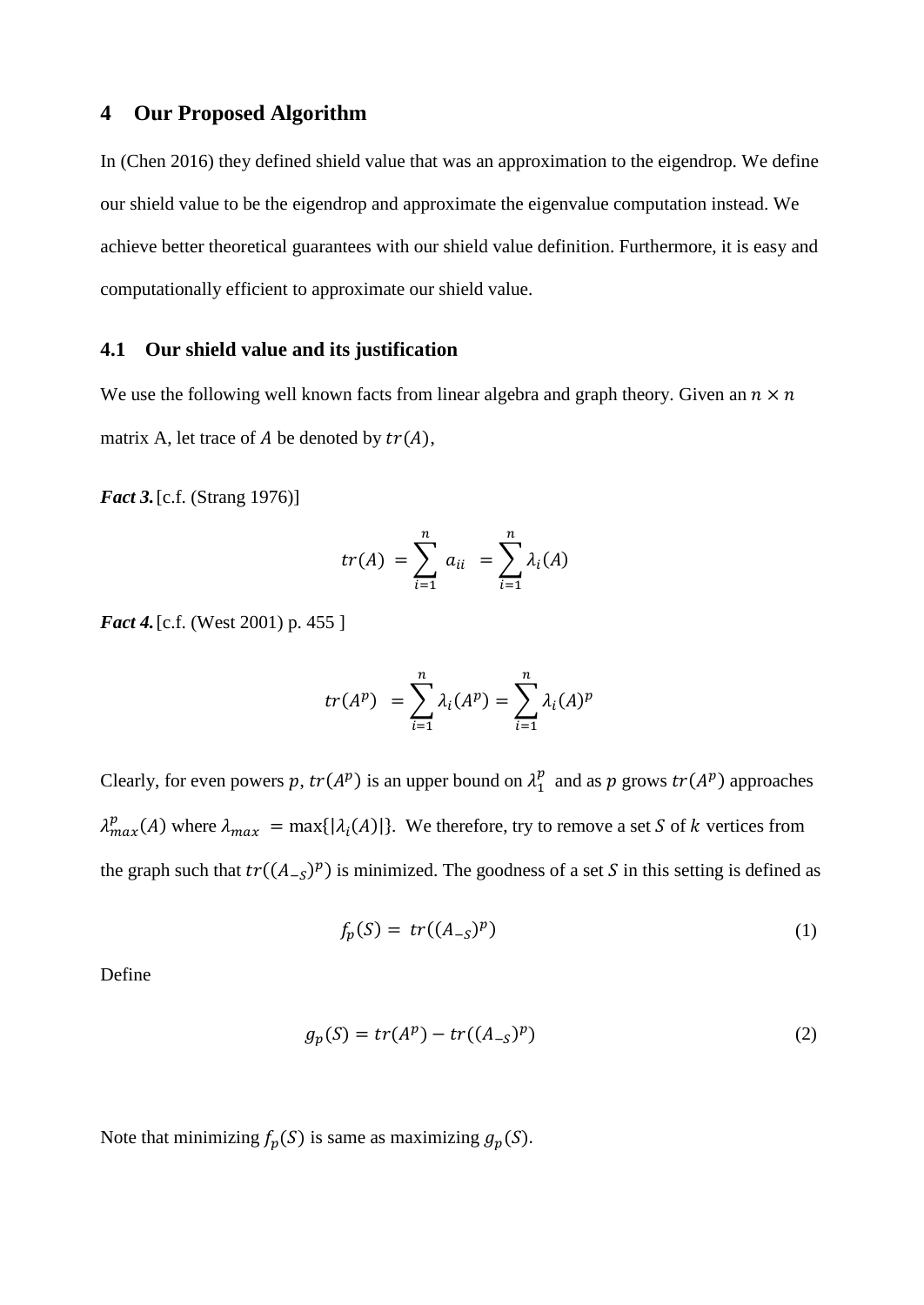Given a graph  $G = (V, E)$ , a walk W of length l in G is a sequence of vertex  $v_0, v_1, ..., v_l$  such that for  $0 \le i \le l - 1$   $(v_i, v_{i+1}) \in E$ . We say that W is a walk from  $v_0$  to  $v_i$ . If  $v_0 = v_i$ , then W is called a closed walk. For  $v \in V$ , let  $\mathbb{CW}_i(G, v)$  be the set of closed walks of length *i* in G containing the vertex v. Suppose  $CW_i(G, v) = |CW_i(G, v)|$ . When  $X \subseteq V$ ,  $CW_i(G, X) =$  $\bigcup_{x\in X} \mathbb{CW}_i(G, x)$ . We similarly denote by  $CW_i(G, X)$  to be the cardinality of the set  $\mathbb{CW}_i(G, X)$ . When  $X = V$ , we refer to  $\mathbb{CW}_i(G, X)$  as  $\mathbb{CW}_i(G)$ . So  $\mathbb{CW}_i(G)$  is the set of all closed walks of length  $i$  in  $G$ .

We use the following well-known fact from graph theory

*Fact 5.* [c.f. (West 2001) p.455] *Given a graph G with adjacency matrix A,* 

$$
CW_p(G) = tr(A^p) = \sum_{i=1}^n \lambda_i^p.
$$

It is clear from the definitions and fact 5 that for  $\subset V$ ,

$$
CW_p(G) = CW_p(G_{-S}, V \setminus S) + CW_p(G, S). \tag{3}
$$

This identity is same as the one already mentioned in (3). This similarly suggests a strategy namely one should delete a set S of k vertices such that  $CW_p(G_{-S}, V \setminus S)$  is minimized for a large even integer  $p$  (equivalently  $CW_p(G, S)$  is maximized). The goodness of a set of vertices  $S \subseteq V$ , in terms of number of closed walks is given by

$$
g_p(S) = CW_p(G, S) \tag{4}
$$

which as noted above we would like to maximize. Hence we reduced the problem of finding a set maximizing the eigendrop to the problem of finding a set of vertices that are part of many closed walks. We note that this latter problem is of a combinatorial nature and more amenable to techniques from graph theory.

### Algorithm  $2:$  GREEDY-2  $(G, k, p)$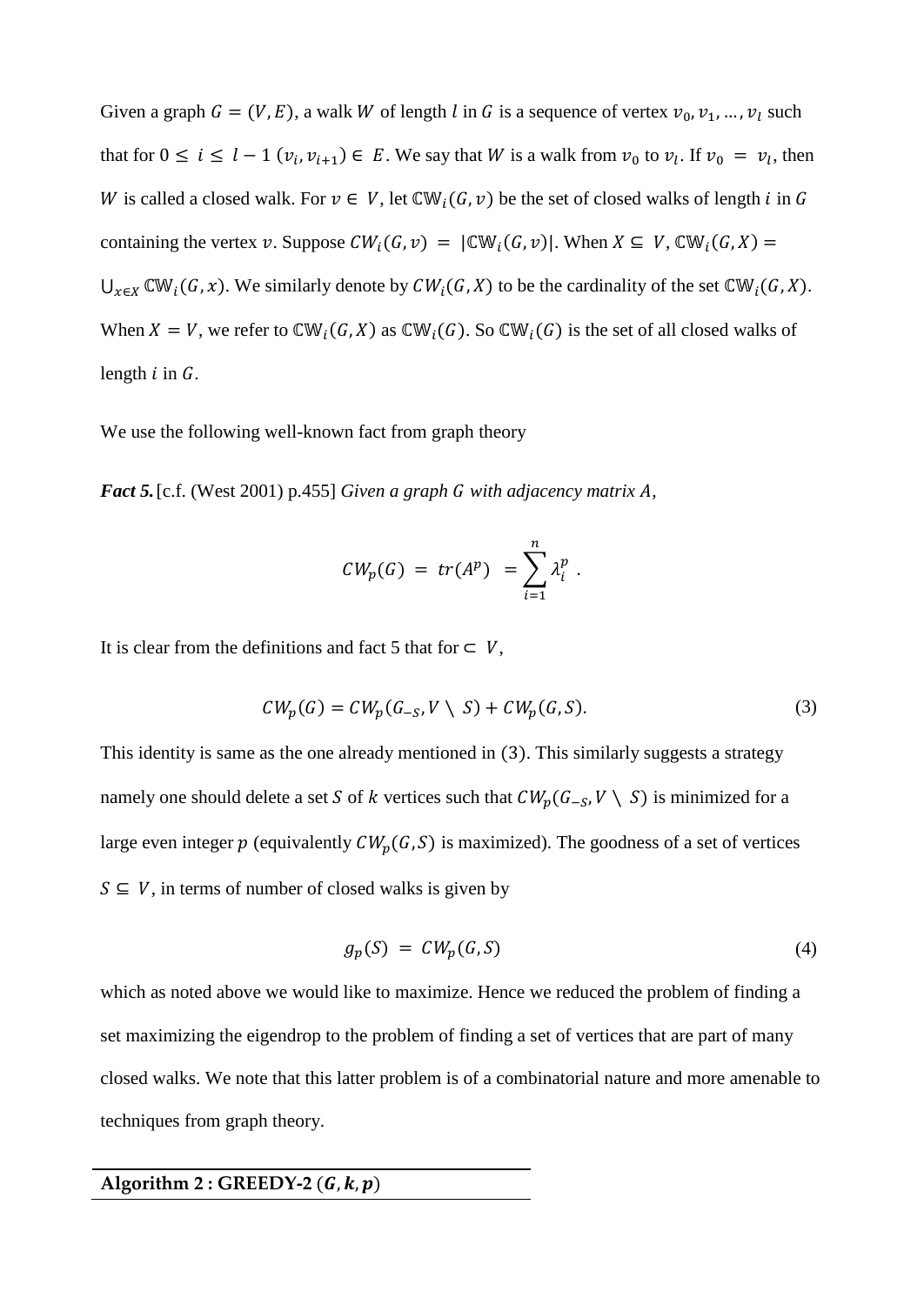```
S \leftarrow \emptysetwhile |S| < k do
       v \leftarrow argmax_{w} CW_p(G_S, v)v∈V ∖S
      S \leftarrow S \cup \{v\}return S
```
An algorithm based on this intuition is given in Algorithm GREEDY-2( $G$ ,  $k$ ,  $p$ ). Quality guarantee of Algorithm GREEDY-2( $G, k, p$ ) follows from sub-modularity of the optimization function (4) and Theorem 1. Next we show that the objective function given in (4) is nonnegative, monotone sub-modular, i.e. we show that  $g_p(S)$  has the property of diminishing return.

**Lemma 2.** The function  $g_p(S)$  given in (4) is non-negative, monotonically non-decreasing and *sub-modular.*

*Proof*. Since  $g_p(S)$  counts the number of closed walks of length p, it is clearly non-negative. By definition of  $g_p(S)$  for  $X \subseteq Y$  we have

$$
g_p(Y) - g_p(X) = CW_p(G, Y) - CW_p(G, Y)
$$
  
=  $CW_p(G, (Y \setminus X) \cup X) - CW_p(G, X)$   
=  $CW_p(G, X) + CW_p(G_{-X}, Y \setminus X) - CW_p(G, X)$   
=  $CW_p(G_{-X}, Y \setminus X) \ge 0$ 

where the last inequality follows from non-negativity of  $g_p(S)$ . Hence  $g_p(S)$  is monotonically non-decreasing function.

For sub-modularity of  $g_p(S)$ , let  $X, Y, Z \subset V$  such that  $X \subset Y$  and  $Z \cap Y = \emptyset$ . Let  $L = X \cup Z$  and  $R = Y \cup Z$ . We have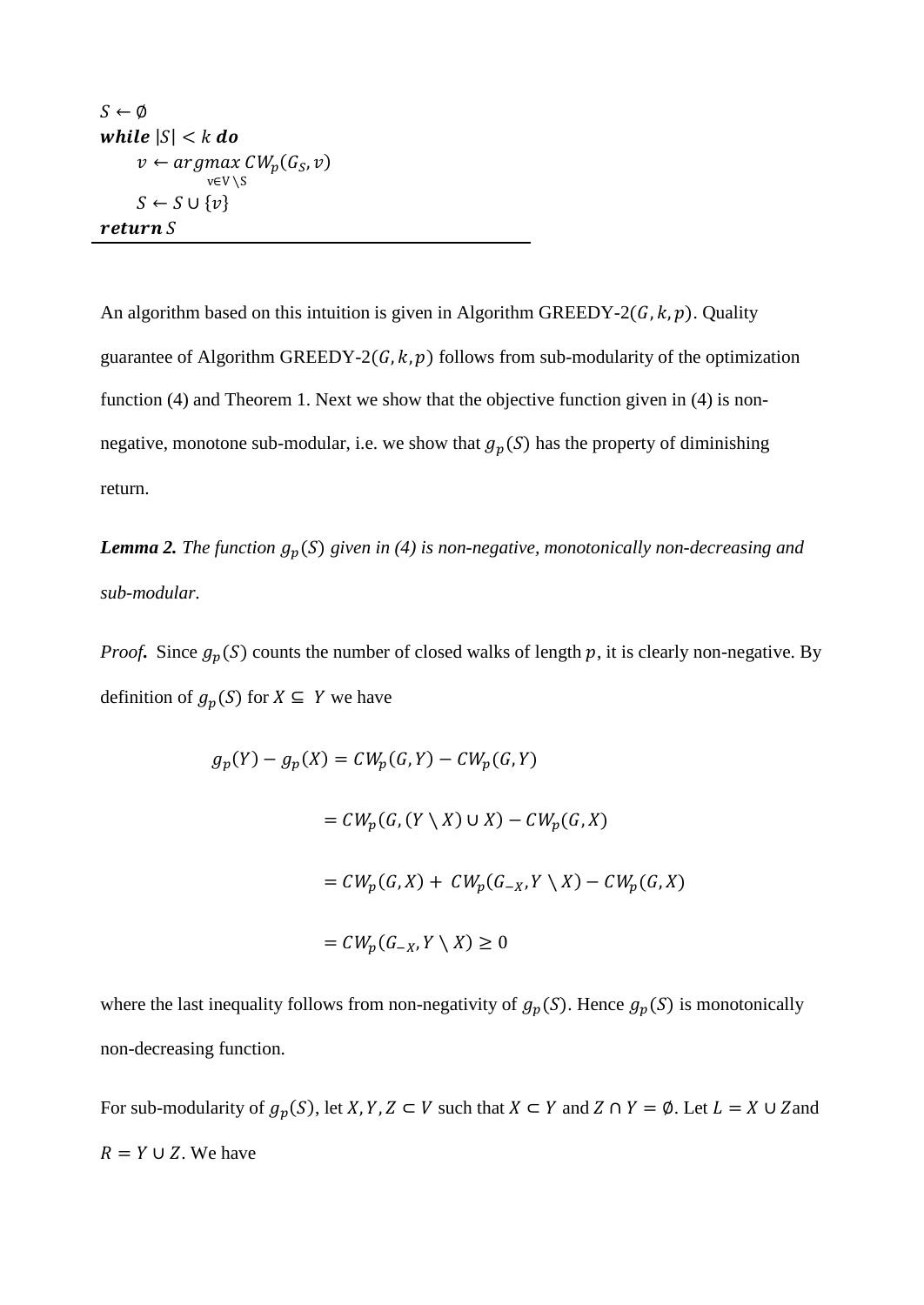$$
(g_p(R) - g_p(Y)) - (g_p(L) - g_p(X))
$$
  
=  $CW_p(G, R) - CW_p(G, Y) - CW_p(G, L) + CW_p(G, X)$   
=  $CW_p(G, Y \cup Z) - CW_p(G, Y) - CW_p(G, X \cup Z) + CW_p(G, X)$   
=  $CW_p(G, Y) + CW_p(G_{-Y}, Z) - CW_p(G, Y) - CW_p(G, X) - CW_p(G_{-X}, Z) + CW_p(G, X)$   
=  $CW_p(G_{-Y}, Z) - CW_p(G_X, Z) \le 0$ 

where the last inequality follows from the fact that by definition  $\mathbb{CW}_p(G_{-Y}, Z) \subseteq \mathbb{CW}_p(G_{-X}, Z)$ , hence  $CW_p(G_{-Y}, Z) \le CW_p(G_{-X}, Z)$ .

For a vertex v,  $CW_p(G, v)$  can be computed by the powers of A i.e  $A^2, A^3, \dots, A^p$ . Clearly computing all these matrices for large  $p$  when  $G$  is significantly large as well is computationally expensive. So the Algorithm GREEDY-2( $G, k, p$ ) is practically impossible to be executed. So we set  $p = 4$  to approximate the result and our practical experimentation shows that  $p = 4$  gives good enough quality guarantee. Although we have also done approximation using  $p = 6$  in (Tariq 2017), which certainly gives better results, we focus on  $p = 4$  only in this paper.

First we give a closed form expression for  $CW_4(G, v)$  in terms of degrees and codegrees. For a given graph G,  $N_G(x) = \{ y \in V(G) : A_G(x, y) = 1 \}$  and  $d_G(x) = |N_G(x)|$ . Define  $N_G(x, y) =$  ${ z \in V(G) : A_G(x, z) = 1 \land A_G(y, z) = 1 }$  to be the common neighborhood of x and y in G. Let  $d_G(x, y) = |N_G(x, y)|$ , note that  $N_G(x, x) = N_G(x)$  and  $d_G(x, x) = d_G(x)$ . When G is clear in the context, we refer to  $N_G(x, y)$  as  $N(x, y)$  and similarly to  $d_G(x, y)$  as  $d(x, y)$ .

*Lemma 3. For any vertex*  $v \in V$ ,

$$
CW_4(G,v) = 2d(v)^2 + 4 \sum_{\{u \in V, u \neq v\}} d(u,v)^2.
$$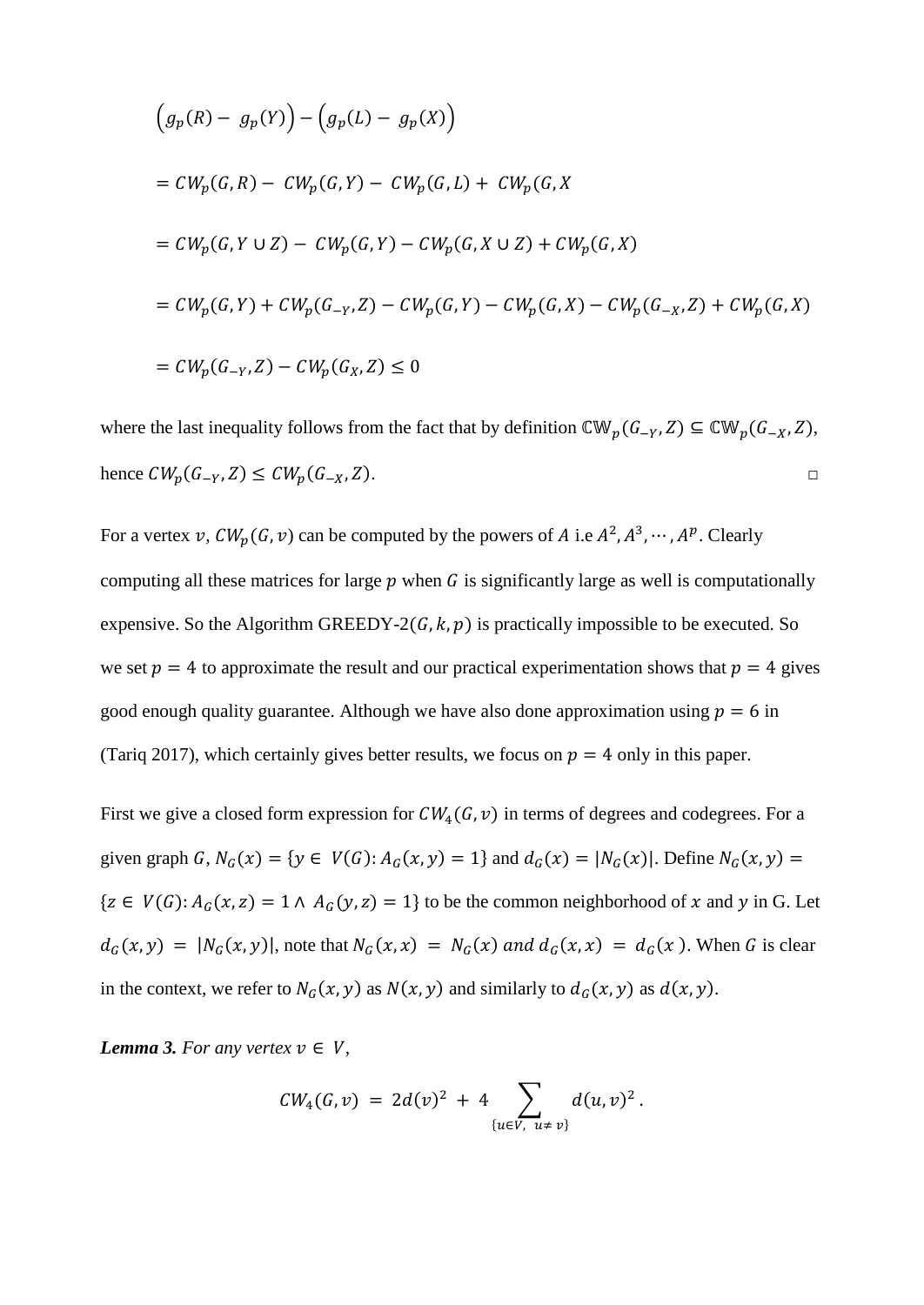*Proof.* A closed walk  $W: (v, x, u, v, v)$  of length 4 can be interpreted as the concatenation of two walks of length 2 with same end points  $u$  and  $v$ . The number of walks of length 2 with the end points u, v is  $A_G^2(u, v)$ . We want to count the closed walks of length 4 that contain a fixed vertex  $v$  atleast once. Note that  $v$  can occur at most twice in a closed walk of length 4. In a closed walk of length 4 there are 4 positions for vertices (Since first and last vertex is same, we consider it one position).

First we count the closed walks of length 4 that contain  $\nu$  exactly in one position. Call the set of closed walks of length 4 with v at  $i_{th}$  position as  $C_4$  ( $v$ , i). This gives the total number of closed walks of length 4 with appearance of v exactly once as  $\sum_{i=1}^{4} |C_4(v, i)|$ . Any closed walk in  $C_4(v, 1)$  is of the form  $(v, a, b, c, v)$ , where a, b, c are vertices in  $V(G)$ . Number of these walks is  $\sum_{\{b \neq v\}} (A^2(v, b))^2$ . Clearly  $(c, v, a, b, c)$  represents any closed walk in  $C_4(v, 2)$ . Note that for a fixed  $a, b$  and  $c, (c, v, a, b, c)$  is one position clockwise rotation of closed walk  $(v, a, b, c, v)$ . This implies that corresponding to every closed walk in  $C_4(v, 1)$  there is a closed walk in  $C_4(v, 2)$  and vice versa. Hence the number of walks in  $C_4(v, 2)$  is also

 $\sum_{\{b \neq v\}} (A^2(v, b))^2$ . Similarly we get that the number of walks in  $C_4(v, 3)$  and  $C_4(v, 4)$  is also the same. So we have  $\sum_{i=1}^{4} |C_4(v, i)| = 4 \sum_{\{u \neq v\}} (A^2(u, v))^2$ .

Second we consider closed walks in which  $\nu$  appears twice. Now it is possible in two ways: 1)  $\nu$ appears in 1<sup>st</sup> and 3<sup>rd</sup> position as  $(v, a, v, c, v)$  or 2) v takes 2<sup>nd</sup> and 4<sup>th</sup> position as  $(a, v, c, v, a)$ . Clearly there are  $2(A^2(v, v))^2$  such walks.

This gives total number of closed walks of length 4 containing a vertex  $\nu$  as

$$
CW_4(G,v) = 2(A^2(v,v))^2 + 4\sum_{\{u \neq v\}} A^2(u,v)^2
$$

which is same as what we required.  $□$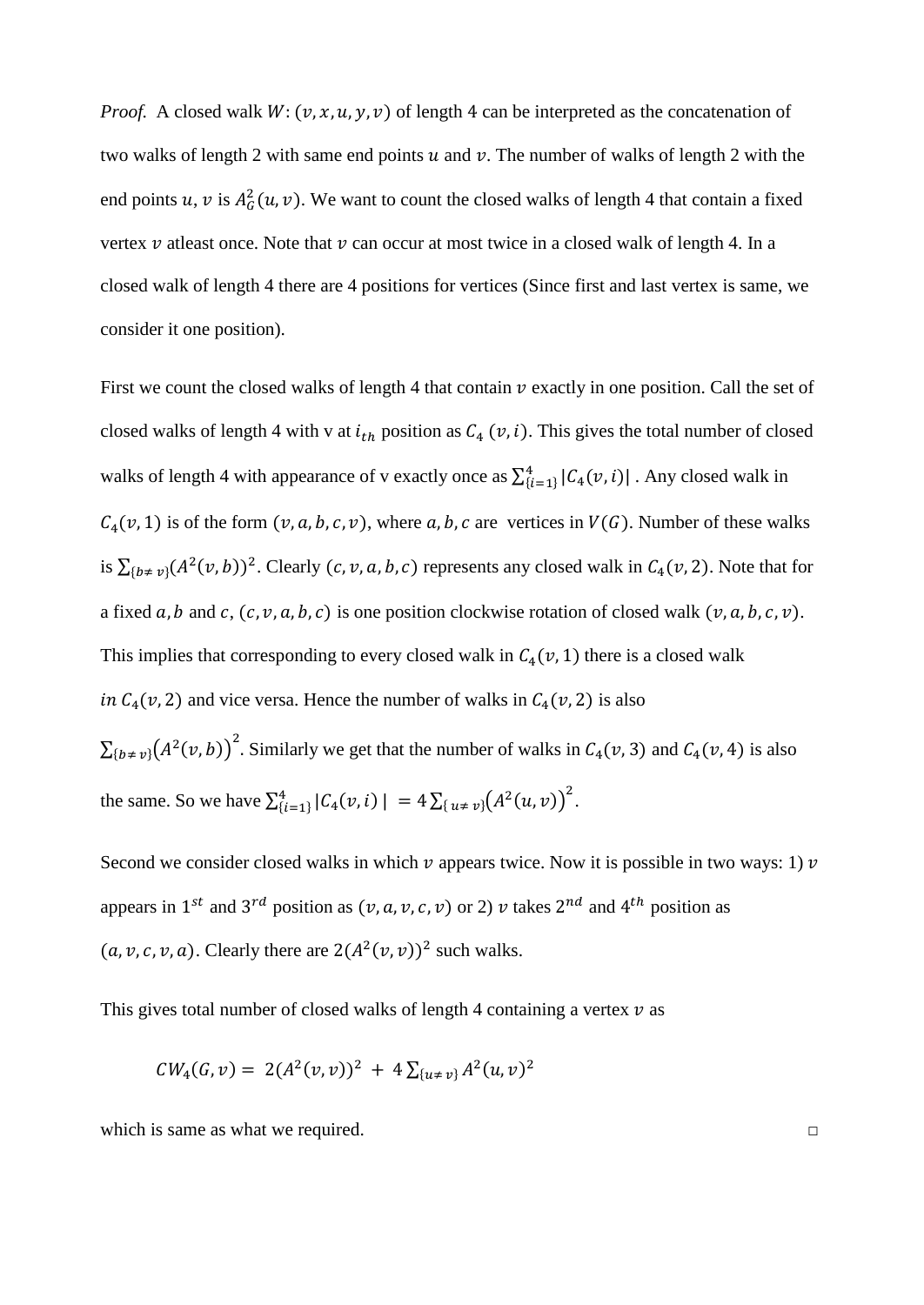We incorporate the above formula in the following algorithm. For a given vertex  $v$ ,

score<sub>G</sub> $(v) = 4 \sum_{\{u \in V(G)\}} d(u, v)^{2} - 2d(v)^{2}$  then  $\sum_{\{u \neq v\}} d(u, v)^{2}$  can be computed by taking the characteristic vector  $\chi_v$  of  $N(v)$  (a binary vector of length *n* where the  $\chi_v[i] = 1 \leftrightarrow$  $(v, v_i) \in E$ ). Then for each vertex  $u \in V \setminus \{v\}$  we go through each neighbor x of u in its adjacency list and check if  $\chi_v[x] = 1$  to increment  $d(v, u)$ .

It takes  $O(m)$  time to compute the  $score_G(x)$  for a vertex x, to get the vertex with maximum score it takes  $O(nm)$  time. Note that after removing k vertices (for constant k) the graph still has  $O(m)$  edges. Now we give an efficient approximation to  $score_G(x)$  that not only can be computed in linear time but also can be updated after removing a vertex  $y$  in time proportional to  $d(x)$ .

We have

$$
\left(\frac{\sum_{\{u\neq v\}}d(u,v)}{n}\right)^2 \le \frac{\left(\sum_{\{u\neq v\}}d(u,v)^2\right)}{n} \le \left(\frac{\sum_{\{u\neq v\}}d(u,v)^2}{n}\right) \tag{5}
$$

The first inequality is the Cauchy-Schwarz inequality, [c.f (Kreyszig 1989), while the second follows from the fact that  $d(u, v)$  is non-negative for each  $u, v$ .

In view of the above inequality, we approximate the score  $G(v)$  by score  $G'(v)$  given as

$$
score'_{G}(v) = 2d_{G}^{2}(v) + 4\left(\sum_{\{u \neq v\}} d_{G(u,v)}\right)^{2}.
$$
 (6)

Our motivation to use  $score'_G(x)$  is that not only it is easy to compute but also after a vertex is deleted it is easy to update the scores of all vertices in the remaining subgraph.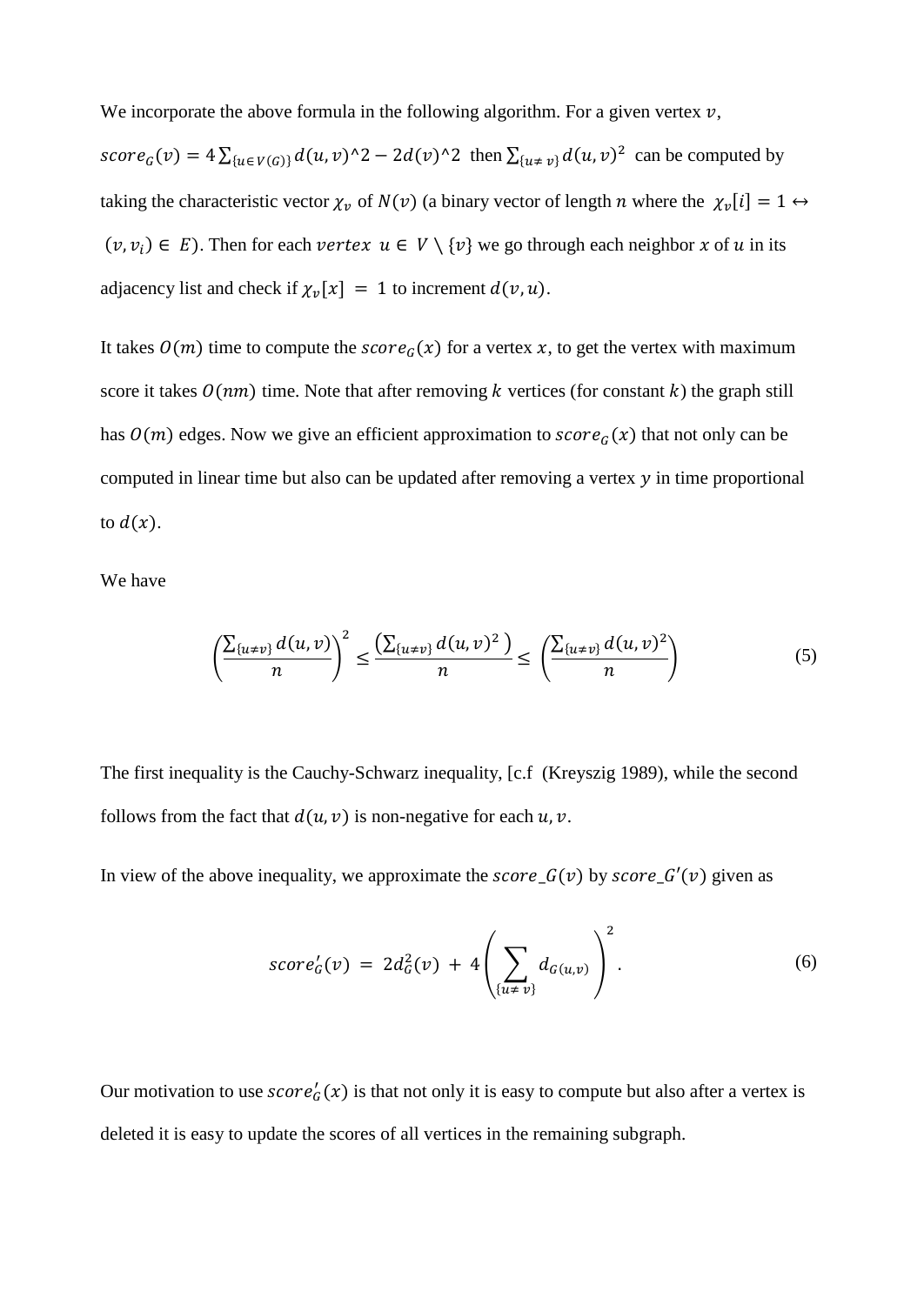## **4.2 Algorithm**

Now we give algorithm to compute the results. First we show procedure to find  $score'_{G}(v)$  for graph G in Algorithm COMPUTE-SCORE(G), then in Algorithm UPDATE-SCORE(G,  $v_i$ ) we give algorithm to update the scores of vertices when a certain vertex  $v_i$  is deleted from the graph and finally we discuss the greedy approach to approximate that which vertices should be deleted in order to immunize the graph in Algorithm GREEDY-3( $G, k$ ) and along with these we discuss the time and space complexity in this section. Now we give algorithm to compute  $score'_{G}(v)$ ;

## **Algorithm 3 : COMPUTE-SCORE (G)**

|                                                         | 1: $\deg \leftarrow ZEROS(n)$                             | $\triangleright$ Initialize the degree array to n zeros                                      |  |  |  |
|---------------------------------------------------------|-----------------------------------------------------------|----------------------------------------------------------------------------------------------|--|--|--|
|                                                         |                                                           | 2: $codegSum \leftarrow ZEROS(n)$ $\Rightarrow$ Initialize the codegree sum array to n zeros |  |  |  |
|                                                         | 3: $score'_G \leftarrow ZEROS(n)$                         | $\triangleright$ Initialize all scores to zeros                                              |  |  |  |
|                                                         | 4: for each vertex $v_i$ do                               |                                                                                              |  |  |  |
|                                                         | <b>for</b> each neighbor $v_i$ of $v_i$ <b>do</b><br>5:   |                                                                                              |  |  |  |
|                                                         | $\deg_G[v_i] \leftarrow \deg_G[v_i] + 1$<br>6:            |                                                                                              |  |  |  |
| 7: <b>for</b> each vertex $v_i$ <b>do</b>               |                                                           |                                                                                              |  |  |  |
| <b>for</b> each neighbor $v_i$ of $v_i$ <b>do</b><br>8: |                                                           |                                                                                              |  |  |  |
| 9:                                                      | $codegsum[v_i] \leftarrow codegSum[v_i] + deg_G[v_i] - 1$ |                                                                                              |  |  |  |
| 10: <b>for</b> each vertex $v_i$ <b>do</b>              |                                                           |                                                                                              |  |  |  |
| 11:                                                     |                                                           | $score'_{G}[v_i] \leftarrow 2 * deg_G[v_i]^2 + 4 * codegSum[v_i]^2$                          |  |  |  |

#### *Lemma 4. Runtime of Algorithm COMPUTE-SCORE(* $G$ *) is*  $O(m)$ *.*

*Proof.* It is clear that line 6 of Algorithm COMPUTE-SCORE(G) takes  $O(1)$  time and it is executed  $O(m)$  times. Since loop at line 5 is iterated over all neighbors of a fixed vertex,  $v_i$ . Hence for  $v_i$ , line 6 is executed  $d_G(v_i)$  times. Thus for all  $v_i \in G$ , line 6 runs for  $\sum_{\{v_{i\in V(G)\}} d_{G}(v_i) = 2m$  (Bondy 1976). Same is true for line 9.

Line 11 has constant time computation while it is computed for every vertex, thus it takes  $O(n)$ time. So total time taken to compute score of every vertex is  $O(m)$ .

For a given vertex  $v$  of G, we update the score of vertices after removing  $v$  in the following way;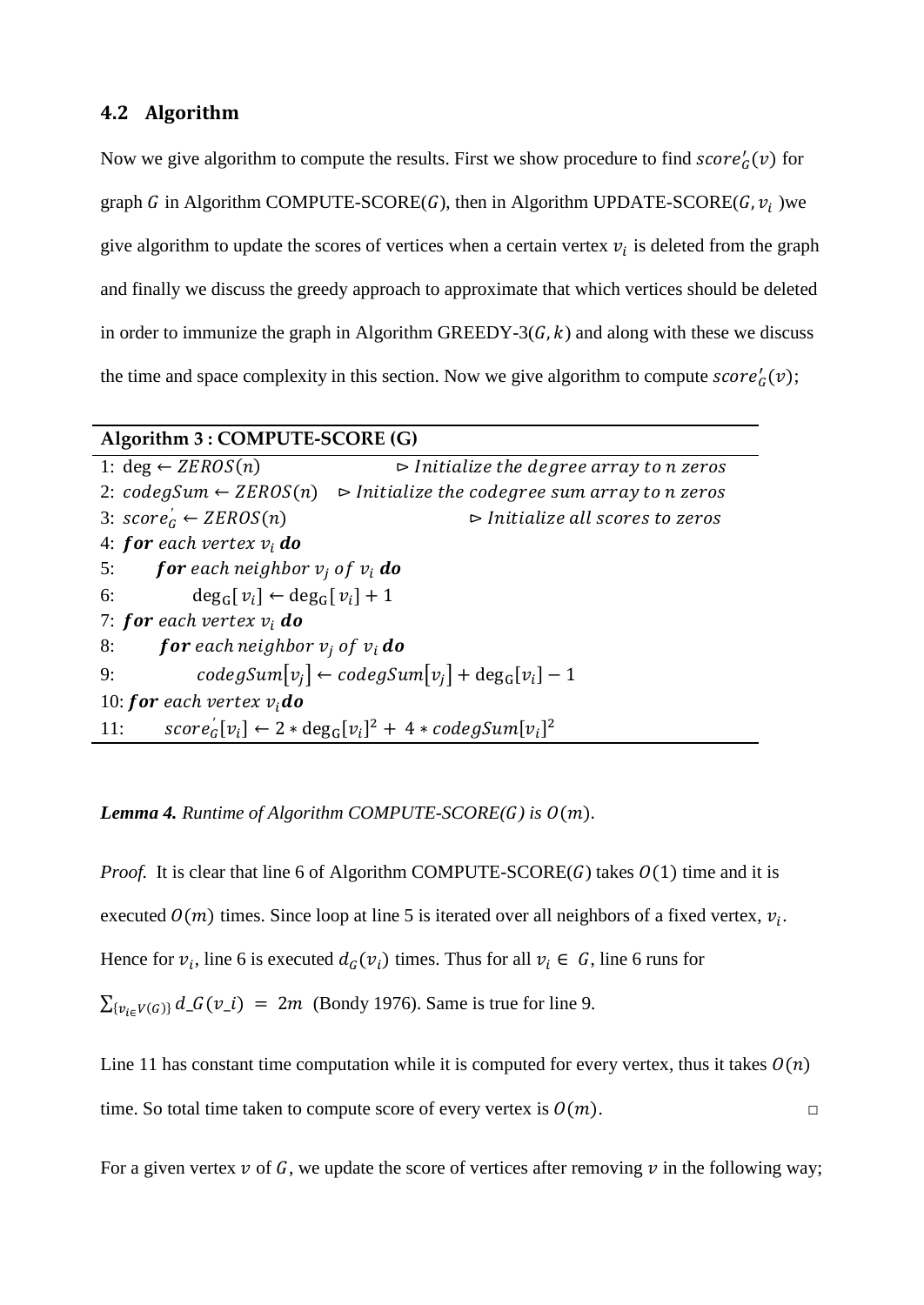Algorithm  $4:UPDATE-SCORE$   $(G, v_i)$ 1: for each neighbor  $v_i$  of  $v_i$  do 2: deg<sub>G</sub>[ $v_i$ ] ← deg<sub>G</sub>[ $v_i$ ] – 1 3:  $codegSum[v_i] \leftarrow codegSum[v_i] - (deg_G[v_i] - 1)$ 4: for each neighbor  $v_k$  of  $v_i$  do 5:  $codegSum[v_k] \leftarrow codegSum[v_k] - 1$ 6: deg<sub>G</sub> $[v_i] \leftarrow 0$ 7:  $codegSum[v_i] \leftarrow 0$ 8:  $score'_G[v_i] \leftarrow 0$ 9: for each neighbor  $v_i$  of  $v_i$  do 10:  $score'_{G}[v_{j}] \leftarrow 2 * deg_{G}[v_{j}]^{2} + 4 * codegSum[v_{j}]^{2}$ 11: for each neighbor  $v_k$  of  $v_i$  do 12:  $\text{score}_G'[v_k] \leftarrow 2 * \text{deg}_G[v_k]^2 + 4 * \text{codegSum}[v_k]^2$ 

*Lemma 5. Algorithm UPDATE-SCORE(G,*  $v_i$ *) takes*  $O(m)$  *time to update score with respect to parameter*  $v_i$ .

*Proof.* In algorithm, line 2, 3 and 8 takes constant time steps and both are computed  $d_G(v_i)$ times. However line 5 and 12 are computed  $\sum_{\{v_i \in N_G(v_i)\}} d_G(v_i)$  times which is upper bounded by m. Hence for a fixed vertex  $v_i$  runtime of algorithm is  $O(m)$ .

We here give the proof of correctness of the Algorithms COMPUTE-SCORE $(G)$  and UPDATE- $SCORE(G, v_i).$ 

*Lemma 6. For each vertex*  $v \in V(G)$  *Algorithm COMPUTE-SCORE(G) computes the*  $score'_G(v)$  as defined in (5).

*Proof.* It is clear that the Algorithm COMPUTE-SCORE( $G$ ) computes the first term correctly, as each neighbor  $v_i$  of v contributes 1 to the degree of v. To see why the second term is computed correctly, consider the following fact:

*Fact 6. For*  $\in V(G)$ ,  $\sum_{\{u \neq v\}} d_G(u, v) = \sum_{\{w \in N_G(v)\}} (d_{G(w)} - 1)$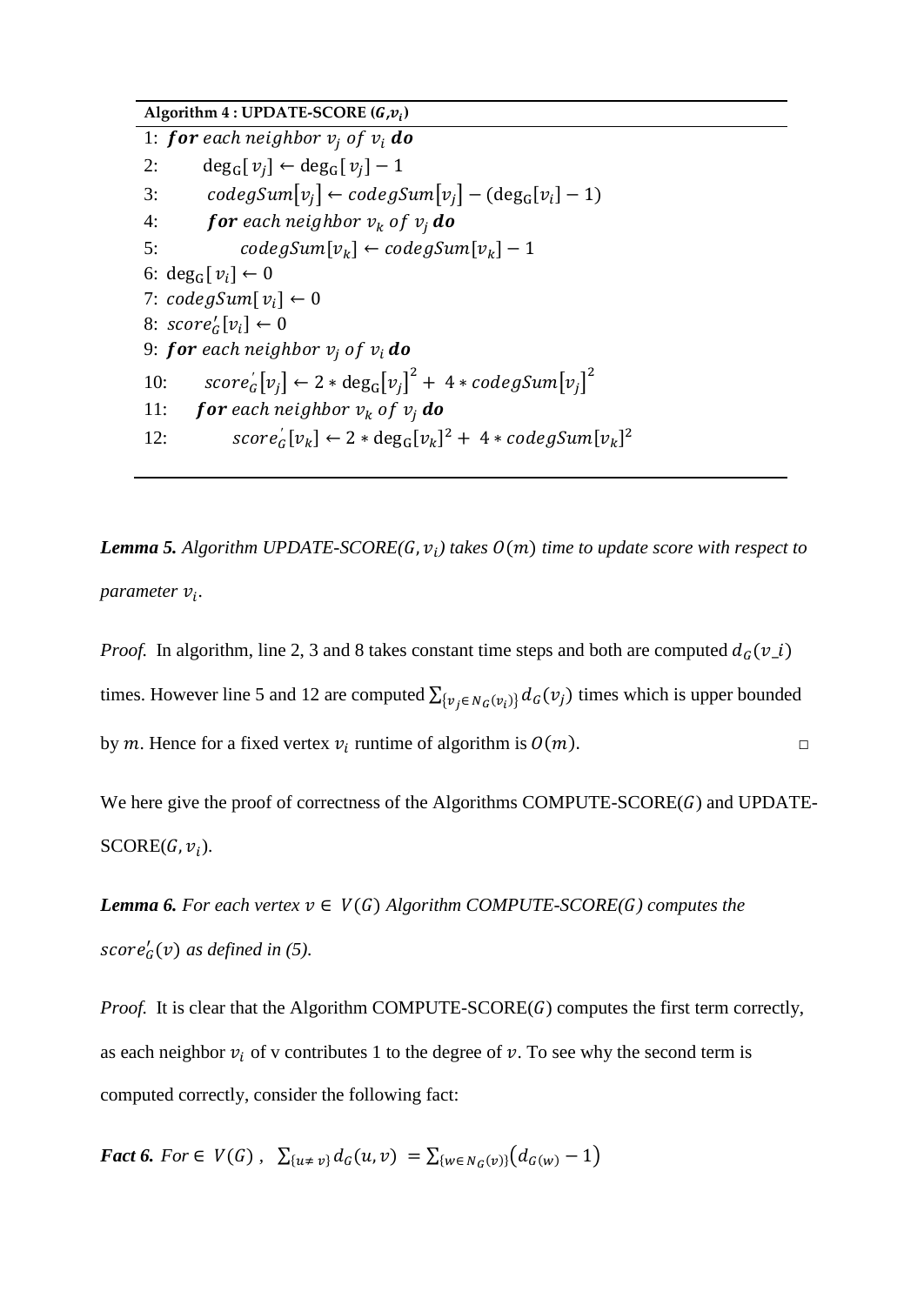*Proof.* The left hand side is counting all occurrences of all vertices w such that w is a common neighbor of u and some vertex v. Essentially counting all paths of length 2 from u to v where  $w$ is the center vertex.

We count these structures by counting the number of times each center vertex thus appear. Since  $\nu$  is fixed, the number of times a vertex  $\nu$  appears in such a structure is exactly the number of neighbors of w, i.e.  $d_G(w)$  times. Now since v is fixed and it is also a neighbor of w, we subtract one from it. Hence the expression on the right hand side follows.  $\Box$ 

*Lemma 7. For all vertices*  $u, v \in V(G)$  *Algorithm UPDATE-SCORE(G,*  $v_i$ *) computes the*  $score'_{G_{-\{u\}}}(v)$  as defined in (5).

*Proof.* To see this, consider a vertex  $v$  which is neighbor of  $u$ . We note that first contribution of u in score' of  $v$  is in the first term i.e. degree of  $v$ , so we decrease the degree of  $v$  by one. Clearly from the figure below, u adds  $d_G(u) - 1$  in codegree sum of v, which is the second term of the score<sup>'</sup><sub>G</sub> $(v)$ , given as  $\sum_{\{u \neq v\}} d_G(u, v)$ .



Now consider the vertices  $v_i$ , which are neighbors of neighbors of u. Score of these vertices is also effected by removing u since u contribute one to codegree sum of  $v_i$ .

Here is the algorithm to select  $k$  vertices in the given graph  $G$  such that approximated eigendrop is maximized after deleting those vertices.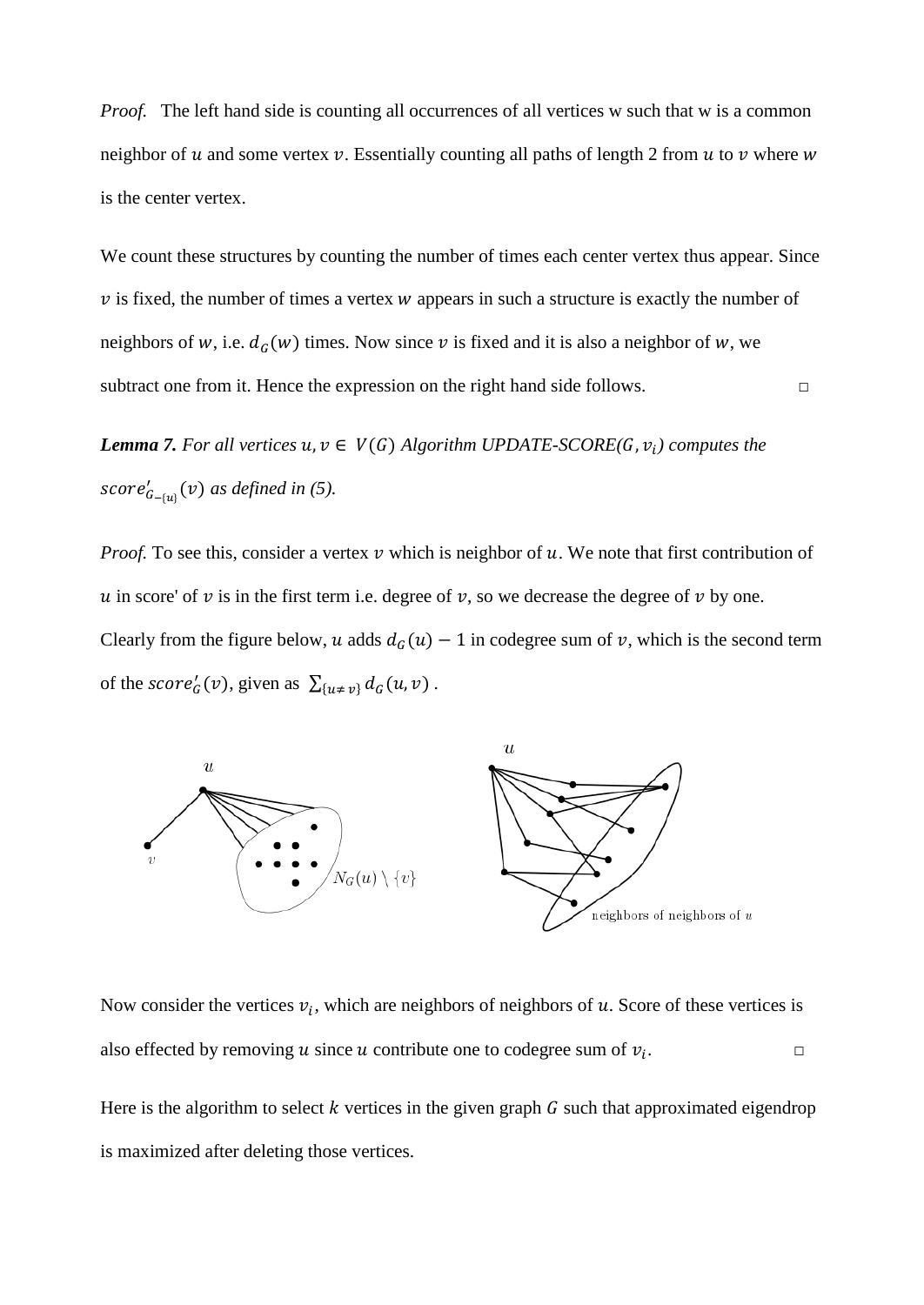```
Algorithm 5: GREEDY-3 (G, k)1: S \leftarrow \emptyset2: COMPUTE-SCORE(G)
3: while |S| < k do
4: v \leftarrow argmax score'_G[u]u∈v∖s
5: S \leftarrow S \cup \{v\}6: UPDATE-SCORE(G,v)
7: return S
```
*Theorem 2. The computational complexity of the Algorithm GREEDY-3(G, k) is*  $O(n + km +$ k  $\log(n)$ , while the space complexity is  $O(m + n + k)$ .

*Proof.* By Lemma 4, line 2 takes  $O(m)$  time. The scores for all vertices can be stored in a MAX-HEAP, which can be built in  $O(n)$  time while each UPDATE-KEY and EXTRACT-MAX takes  $\mathcal{O}(\log(n))$  time (Cormen 2009). We extract max from the heap k times, hence its total runtime is  $O(log (n))$ . As argued by Lemma 5, time consumed in each call to UPDATE-SCORE takes  $O(m)$  time, we get that total time taken by the algorithm is  $O(n + km +$ k log n). For the space complexity, in addition to storing the graph that takes  $O(n + m)$  space, we need  $O(n)$  space to store the three additional arrays.

### **5 Experimental Section**

We present results of our approximation algorithm in this section. We evaluate the goodness of our algorithm on real world graphs to quantify the scalability and effectiveness on large graphs. Throughout this paper we have used *Susceptible*−*Infected*−*Susceptible (SIS)* model for virus propagation in graphs. For benchmark comparison we also implemented MAX-DEGREE and UPDATED-MAX-DEGREE. MAX-DEGREE picks the top *k* maximum degree vertices for immunization while UPDATED-MAX-DEGREE selects the vertex with the maximum degree and deletes that vertex and repeats *k* times. We use the NET-SHIELD implementation which is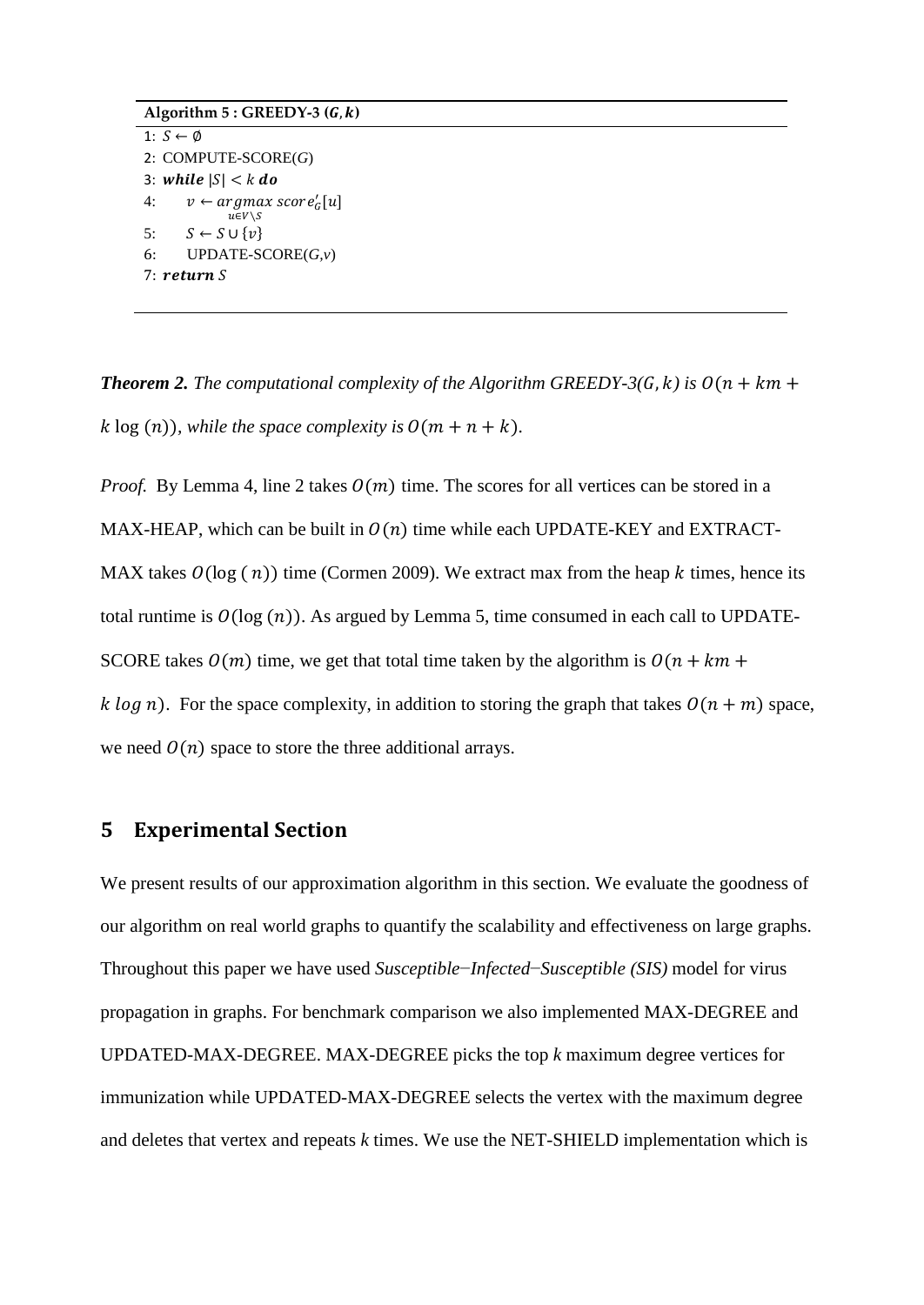available online<sup>[1](#page-19-0)</sup>. We implemented our proposed algorithm in Matlab and our implementation along with source code and documentation is available online on the given link  $2$ .

| <b>Name</b> | <b>Node Count</b> | <b>Edge Count</b> |
|-------------|-------------------|-------------------|
| Karate      | 34                | 78                |
| Oregon      | 10,670            | 22,002            |
| AΑ          | 418,236           | 2,753,798         |

**Table 1 Summary of Datasets**

The data sets used in experimentation are described in Table 1. All the real graphs used for experimentation obey power law distribution of degrees. The first data set is of a local karate club and is named as Karate graph<sup>[3](#page-19-2)</sup>. Nodes of the graph represent members of the club and an edge between nodes show that corresponding members are friends with each other. Graph consists of 34 nodes and 78 edges. The graph is undirected and unweighted.

The second data set is from Oregon AS (Autonomous System)<sup>[4](#page-19-3)</sup> router graphs, which are AS level connectivity networks inferred from Oregon route views. There are a number of Oregon AS graphs available and each node represents a router and an edge between two routers represents a direct peering relationship between two routers. We have selected one set from Oregon router graphs having 10,670 nodes and 22,002 edges. The graph is undirected and unweighted. Nodes selected by greedy algorithm are those routers whose immunization will maximally reduce the spread of virus.

The third data set  $(AA)$  is from DBLP<sup>[5](#page-19-4)</sup> dataset. In graph a node represents an author and presence of an edge between two nodes shows that two authors have a co-authorship. In DBLP

<span id="page-19-0"></span><sup>&</sup>lt;sup>1</sup> https://www.dropbox.com/s/aaq5ly4mcxhijmg/Netshieldplus.tar.

<span id="page-19-1"></span><sup>2</sup> www.dropbox.com

<span id="page-19-2"></span><sup>3</sup> http://konect.uni-koblenz.de/networks/ucidata-zachary

<span id="page-19-3"></span><sup>4</sup> http://snap.stanford.edu/data/oregon1.html

<span id="page-19-4"></span> $5$  http://dblp.uni-trier.de/xml/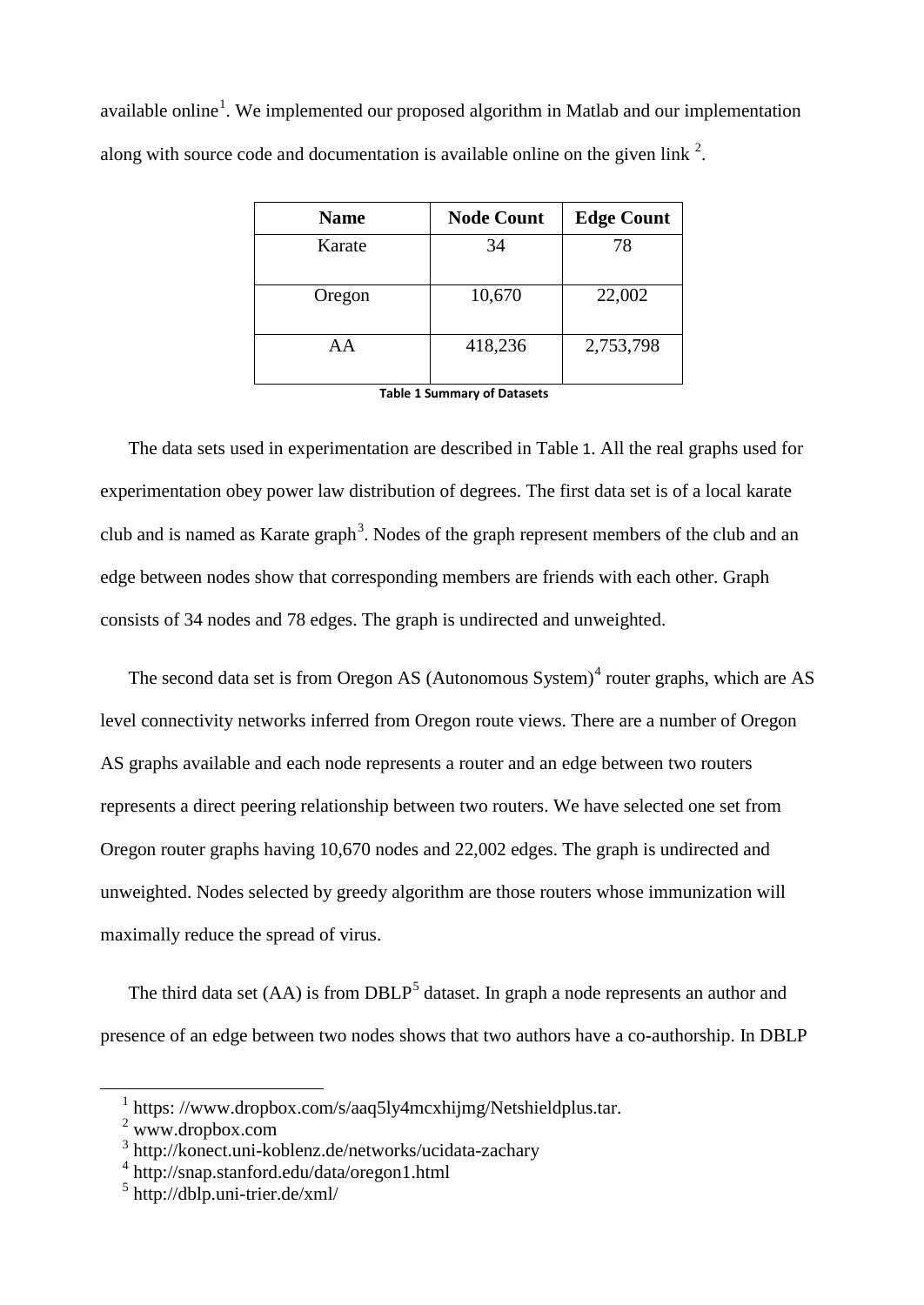there is total node count of 418,236 and the number of edges among nodes is 2,753,798. We extracted smaller graphs by selecting co-authorship graph of only one journal (e.g Displays, International Journal of Computational Intelligence and Applications, International Journal of Internet and Enterprise Management, etc.). We ran our experiments on 20 different smaller coauthorship networks based on co-authorship graphs of 20 different journals. For the smaller sub graphs that we have extracted from DBLP dataset, node count goes up to few thousands and edge count goes up to few ten thousands. Co-authorship graph of ActaInf contains 1,791 nodes and 1,659 edges, graph of AI Communication journal has node count of 1,203 and edge count of 2,204 , sub graph of Asia-Pacific Journal of Operational Research (APJOR) has 1,132 nodes and 1,145 edges, Computer in Industry journal contains 2,844 nodes and 4,466 edges among nodes, journal of IEEE Wireless has total of 7,882 authors and 16,557 co-authorship links among authors. Detail of sub graphs of DBLP data set is also given in Table 2. These sub graphs are also undirected and unweighted.

| <b>Name</b>                   | <b>Node Count</b> | <b>Edge Count</b> |
|-------------------------------|-------------------|-------------------|
| ActaInf                       | 1,791             | 1,659             |
| AI Communication              | 1,203             | 2,204             |
| <b>APJOR</b>                  | 1,132             | 1,145             |
| Computer In Industry          | 2,844             | 4,466             |
| Computing And                 | 1,598             | 2,324             |
| <b>Informatics</b>            |                   |                   |
| <b>Ecological Informatics</b> | 1,990             | 4,913             |
| <b>IEEE Wireless</b>          | 7,882             | 16,577            |
| <b>IJCIA</b>                  | 848               | 975               |
| <b>IJIEM</b>                  | 373               | 357               |

**Table 2 Summary of DBLP subgraphs**

We did extensive experimentation with varying count of nodes to be immunized. In the results shown, x-axis shows the value of *k* which is count of immunized nodes and y-axis shows the percentage of eigendrop which is the achieved benefit after deleting *k* nodes from graph.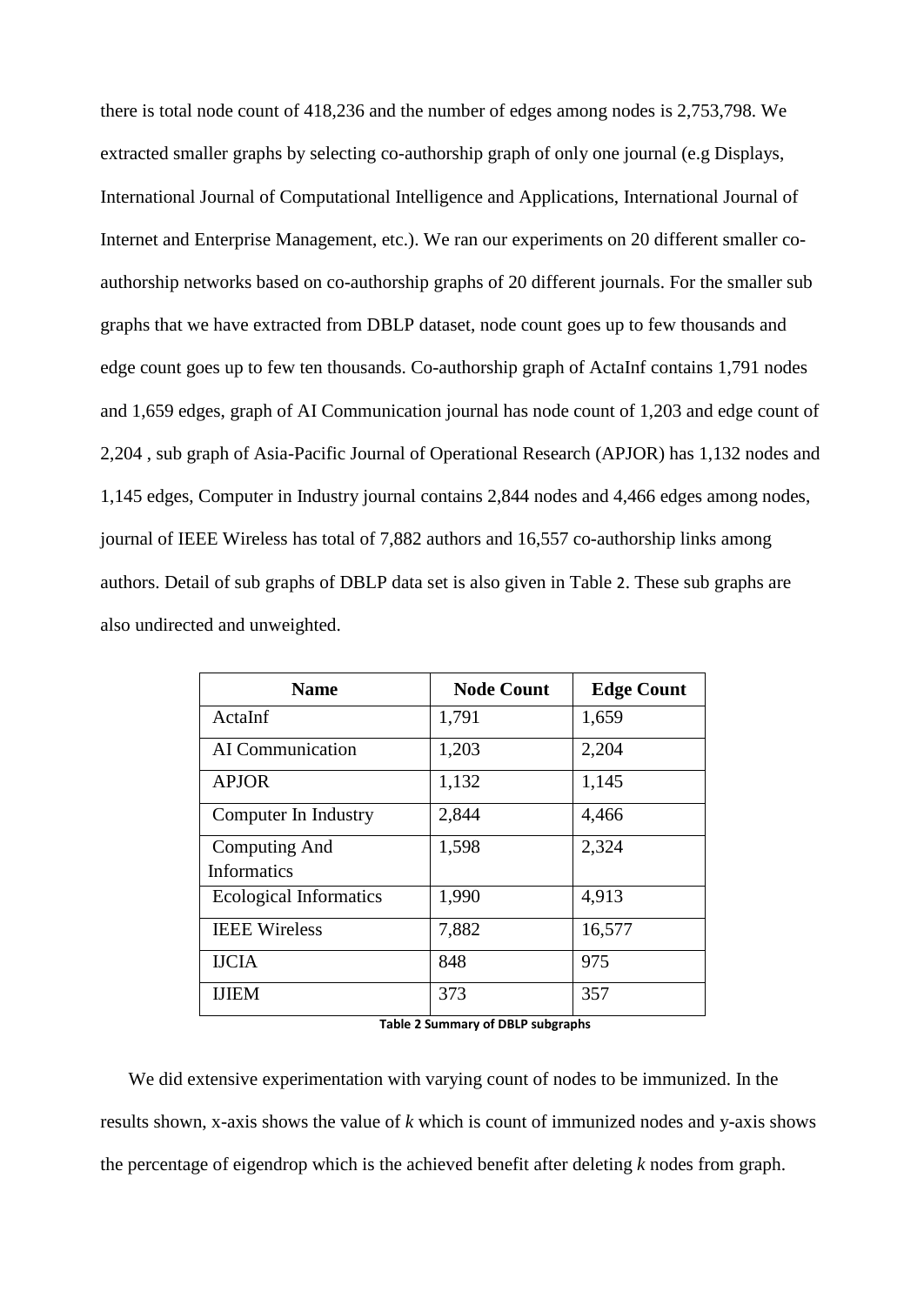Results are evaluated on the basis of percentage of eigendrop. Eigendrop is difference of largest eigenvalues of original graph and perturbed version of graph after immunization of *k* nodes.

$$
\Delta \lambda = \lambda - \lambda(S) \tag{7}
$$

where *S* is the set containing nodes to be immunized having cardinality *k*. It is clear from the results that our greedy algorithm outperforms NetSheild approach and other approaches like top *k* degree and updated maximum degree approach. Our greedy algorithm is scalable for larger values of *k* as well as for larger graphs as our algorithm has less running time complexity than NetSheild, top *k* degree and updated maximum degree.



**Figure 2 Eigendrop of AICommunication Graph**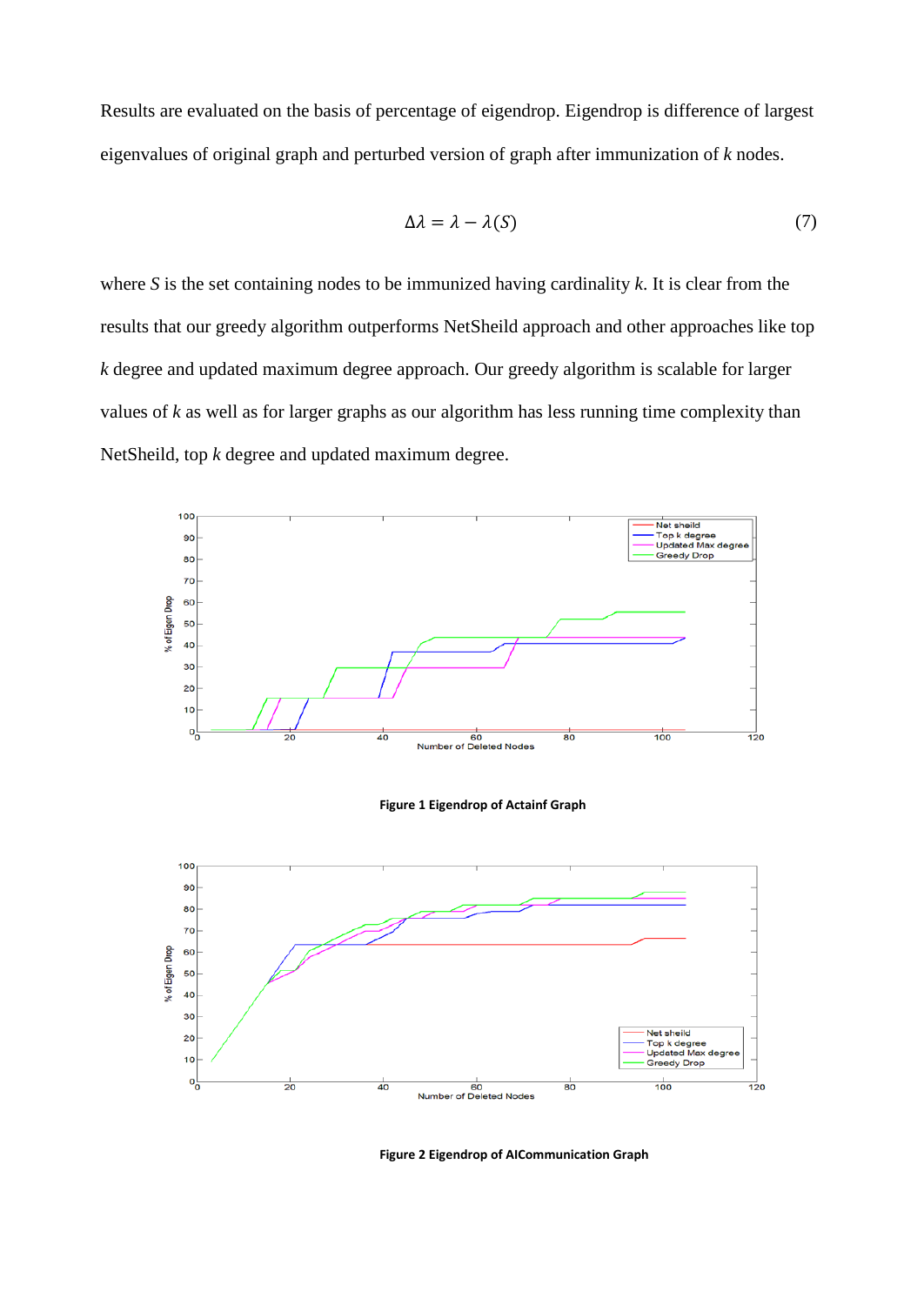

**Figure 3 Eigendrop of APJOR Graph**



#### **Figure 4 Eigendrop of Computer In Industry Graph**



**Figure 5 Eigendrop of Computing And Informatics Graph**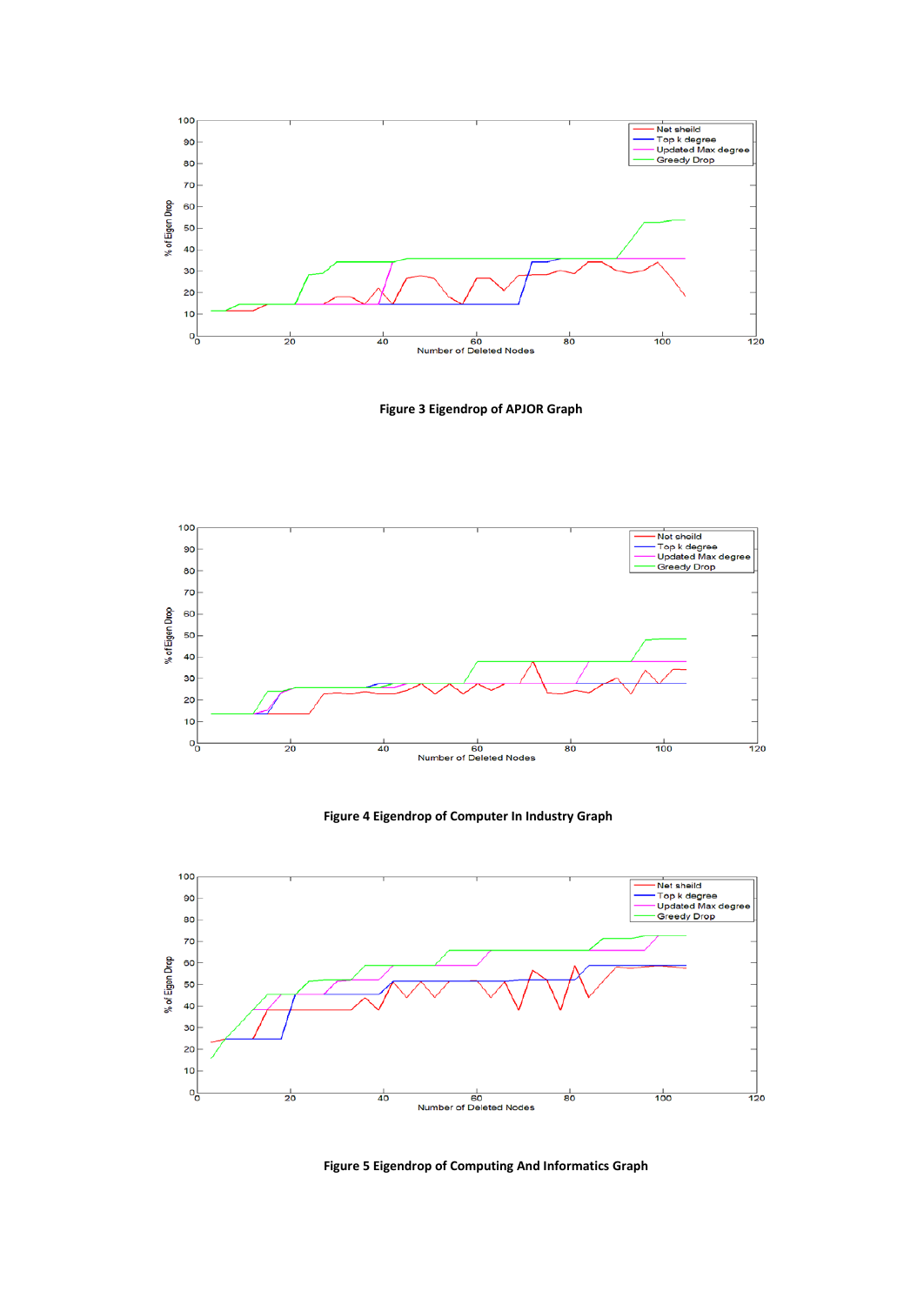





#### **Figure 7 Eigendrop of IEEE Wireless Graph**



**Figure 8 Eigendrop of IJCIA Graph**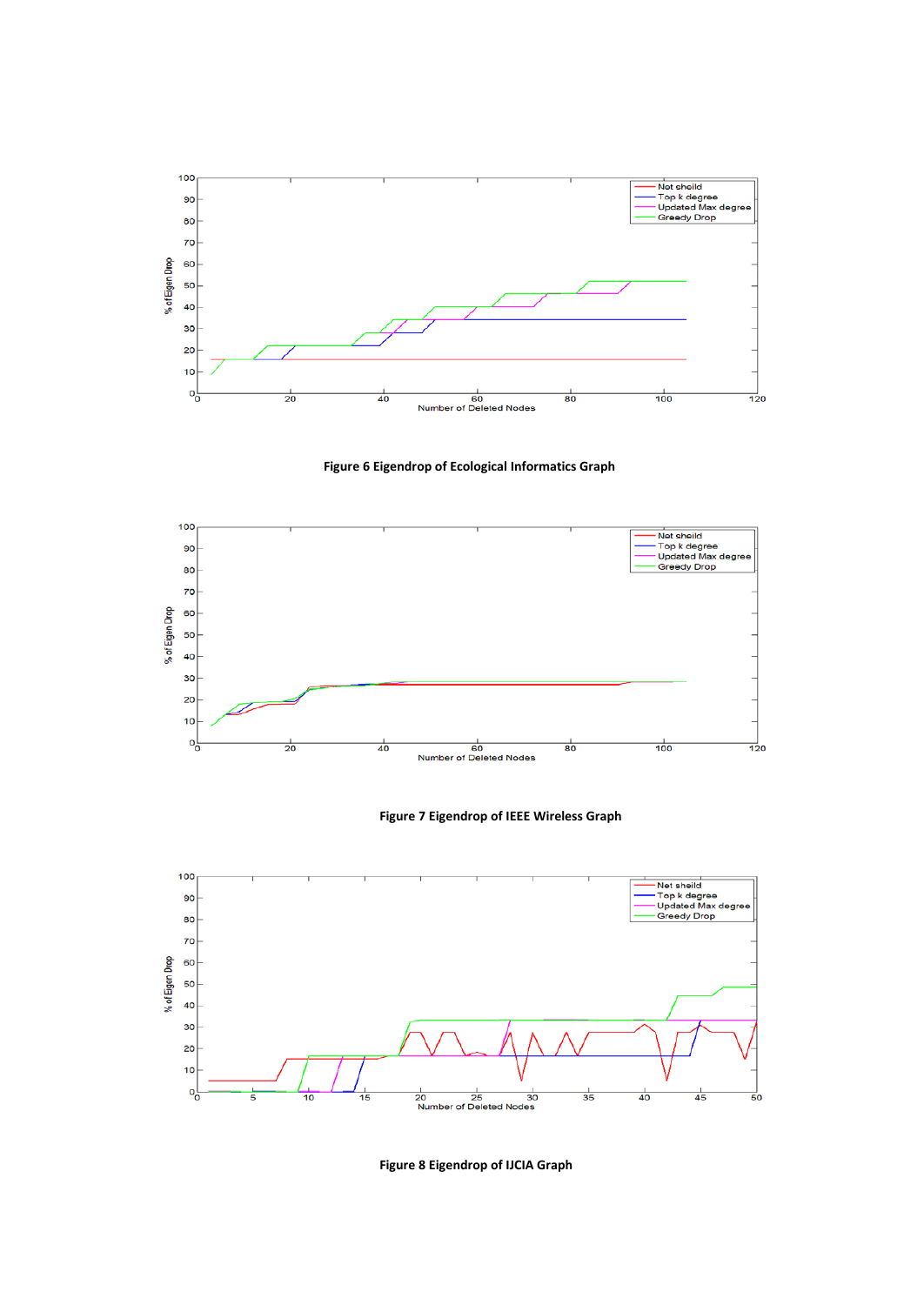

**Figure 9 Eigendrop of IJIEM Graph**



**Figure 10 Eigendrop of Oregon Graph**

## **6 Conclusion**

In this work, we explored some links between established graph vulnerability measure and other spectral properties of even powers of adjacency matrix of the graph. We define shield value in terms of trace of the adjacency matrix of the graph. Based on these insights we present a greedy algorithm that iteratively selects  $k$  nodes such that the impact of each node is maximum in the graph, in the respective iteration, and thus we maximally reduce the spread of a potential infection in the graph by removing those vertices. Our algorithm is scalable to large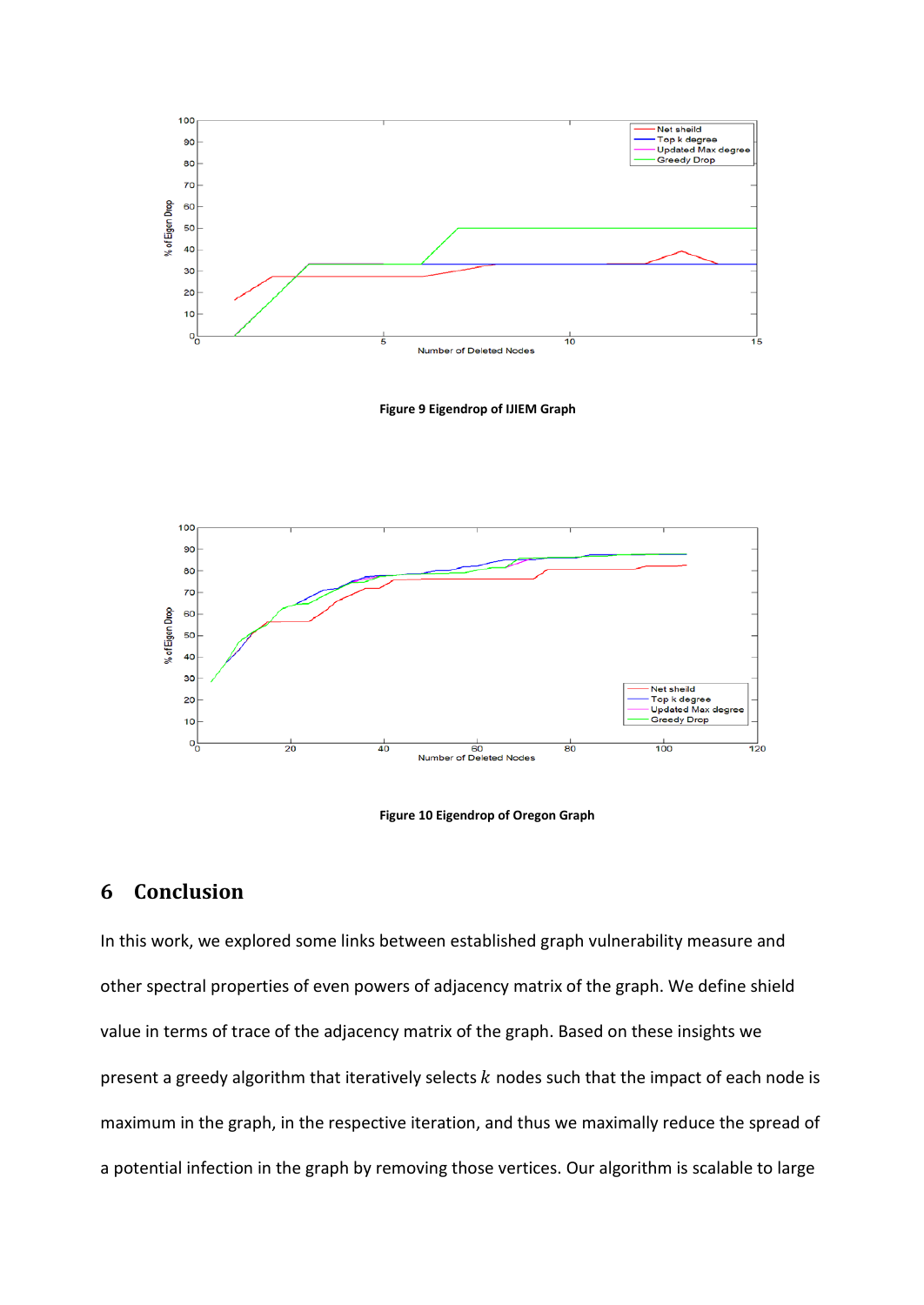graphs since it has linear running time in the size of the graph. We have conducted

experiments on different real world communication graphs to confirm the accuracy and

efficiency of our algorithm. Our algorithm outperforms the state of the art algorithm in

performance as well as in quality.

The main limitation of this work is that we used only  $p = 4$ , but it is theoretically clear that

using large values of  $p$  would vield better immunization performance. For the future work, we

will consider the large values of the parameter  $p$ , used in the definition of our shield value.

## **7 References**

- Abbas, S., Tariq, J., Zaman, A., & Khan, I. (2017). Sampling Based Efficient Algorithm to Estimate the Spectral Radius of Large Graphs. In *37th IEEE International Conference on Distributed Computing Systems Workshops, ICDCS Workshops* (pp. 175-180). IEEE. doi: 10.1109/ICDCSW.2017.71
- Ahmad, M., Tariq, J., Farhan, M., Shabbir, M., & Khan, I. (2016). Who Should Receive the Vaccine?. In *14th Australasian Data Mining Conference, Australian Computer Society.*
- Bienstock, D., & Seymour, P. (1991). Monotonicity in graph searching. *Journal of Algorithms*, *12*(2), 239- 245. doi : 10.1016/01966774(91)90003-H
- Bondy, J. A., & Murty, U. S. R. (1976). *Graph theory with applications* (Vol. 290). London: Macmillan.
- Briesemeister, L., Lincoln, P., & Porras, P. (2003). Epidemic profiles and defense of scale-free networks. In *Proceedings of the 2003 ACM workshop on Rapid Malcode, WORM,* (pp. 67-75). ACM. doi: 10.1145/948187.948200
- Chakrabarti, D., Wang, Y., Wang, C., Leskovec, J., & Faloutsos, C. (2008). Epidemic thresholds in real networks. *ACM Transactions on Information and System Security (TISSEC)*, *10*(4),. doi: 10.1145/1284680.1284681
- Chen, C., Tong, H., Prakash, B. A., Tsourakakis, C. E., Eliassi-Rad, T., Faloutsos, C., & Chau, D. H. (2016). Node immunization on large graphs: Theory and algorithms. *IEEE Transactions on Knowledge and Data Engineering*, *28*(1), 113-126. doi: 10.1109/TKDE.2015.2465378
- Chung, F. R. (1997). *Spectral graph theory* (No. 92). American Mathematical Soc..
- Cormen, T. H., Stein, C., Rivest, R. L., & Leiserson, C. E. (2001). Introduction to algorithms (2nd ed.). McGraw-Hill Higher Education.
- Daadaa, Y., Jamshed, A., & Shabbir, M. (2016). Network decontamination with a single agent. *Graphs and Combinatorics*, *32*(2), 559-581. doi: 10.1007/s00373015-1579-5
- Erdös, D., Ishakian, V., Lapets, A., Terzi, E., & Bestavros, A. (2012). The filter-placement problem and its application to minimizing information multiplicity. *Proceedings of the VLDB Endowment*, *5*(5), 418-429.